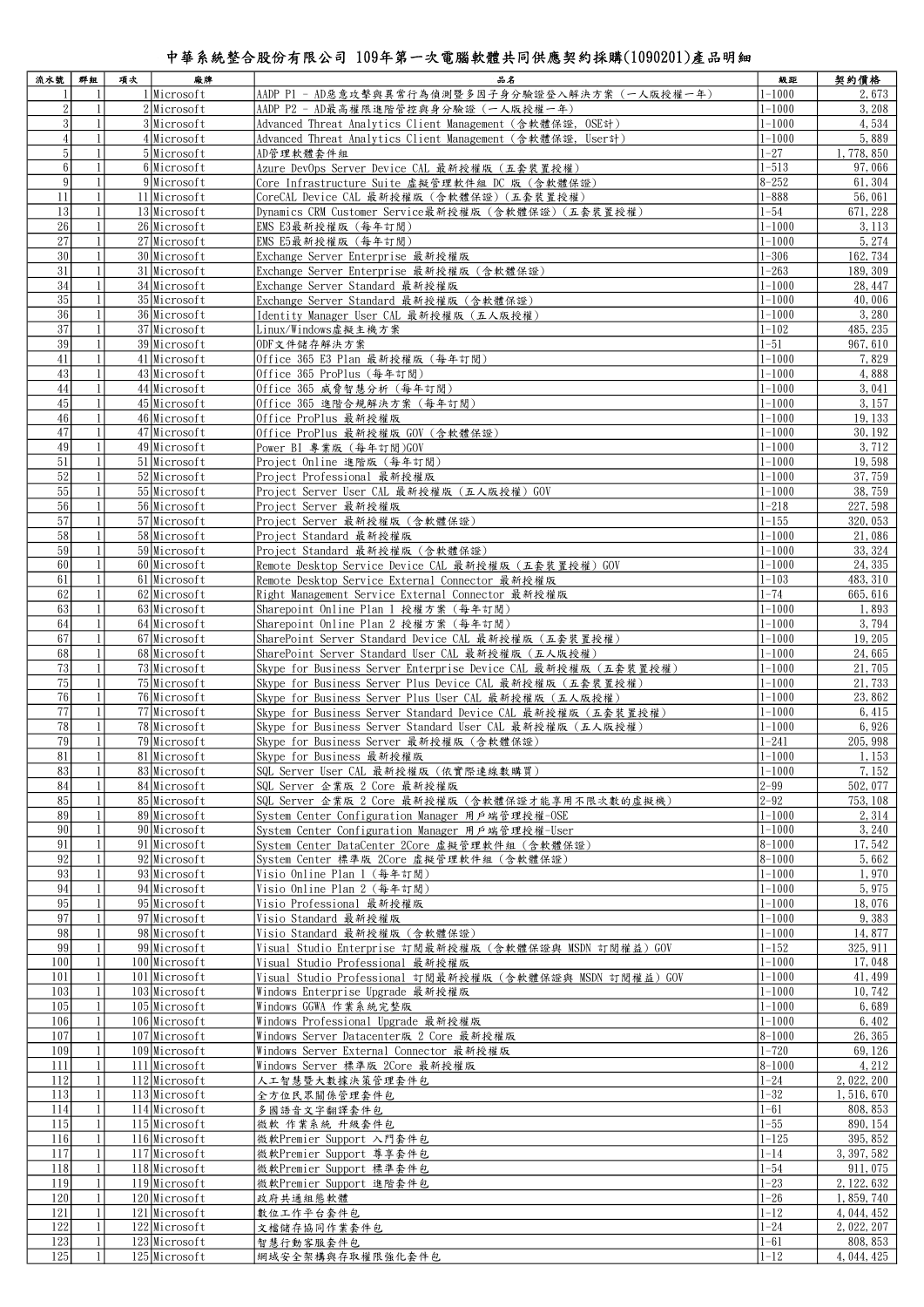| 126        | $\mathbf{1}$      | 126 Microsoft                  | 行動平台開發維運套件包                                                           | $1 - 51$          | 970, 640    |
|------------|-------------------|--------------------------------|-----------------------------------------------------------------------|-------------------|-------------|
| 127        | $\mathbf{1}$      | 127 Microsoft                  | 行動裝置管理與存取管控解決方案(一人版授權一年)                                              | $1 - 1000$        | 2,779       |
| 128        | 1                 | 128 Microsoft                  | 跨平台備份套件包                                                              | $1 - 41$          | 1, 213, 272 |
| 129        | $\mathbf{1}$      | 129 Microsoft                  |                                                                       | $1 - 123$         |             |
|            |                   |                                | 跨平台政府入口網站建置                                                           |                   | 404, 404    |
| 130        | $\overline{2}$    | 1 Microsoft                    | Azure Pack 校園私有雲建置軟體                                                  | $1 - 20$          | 2, 371, 370 |
| 131        | $\sqrt{2}$        | $2$ Microsoft                  | Azure Stack 校園雲端軟體建置解決方案                                              | $1 - 17$          | 2, 810, 886 |
| 133        | $\sqrt{2}$        | 4 Microsoft                    | Core Infrastructure Suite 虛擬管理軟件組標準版 (含軟體保證)                          | $\sqrt{8} - 1000$ | 3,861       |
|            | $\overline{2}$    |                                |                                                                       |                   |             |
| 134        |                   | 5 Microsoft                    | Enterprise Mobility Suite E3 Plan 最新授權版 (每年訂閱)                        | $1 - 1000$        | 723         |
| 138        | $\sqrt{2}$        | 9 Microsoft                    | Exchange Server Enterprise 最新授權版                                      | $1 - 324$         | 51,708      |
| 139        | $\sqrt{2}$        | 10 Microsoft                   | Exchange Server Enterprise 最新授權版 (含軟體保證)                              | $1 - 264$         | 77, 563     |
| 142        | $\sqrt{2}$        | 13 Microsoft                   | Exchange Server Standard 最新授權版                                        | $1 - 1000$        | 9,040       |
|            |                   |                                |                                                                       |                   |             |
| 143        | $\sqrt{2}$        | 14 Microsoft                   | Exchange Server Standard 最新授權版 (含軟體保證)                                | $1 - 1000$        | 13,562      |
| 145        | $\sqrt{2}$        | 16 Microsoft                   | IoT 物聯網套件包                                                            | $1 - 56$          | 889, 057    |
| 147        | $\sqrt{2}$        | 18 Microsoft                   | ODF文件储存解决方案                                                           | $1 - 50$          | 994, 871    |
|            |                   |                                |                                                                       |                   |             |
| 148        | $\sqrt{2}$        | 19 Microsoft                   | Office 365 A3 Plan 最新授權版 (每年訂閱)                                       | $1 - 1000$        | 1,675       |
| 149        | $\sqrt{2}$        | 20 Microsoft                   | Office 365 Exchange Online ATP 教職員版 最新授權版 (每年訂閱)                      | $1 - 1000$        | 645         |
| 150        | $\sqrt{2}$        | 21 Microsoft                   | Office 365 Pro Plus 教職員版 (每年訂閱)                                       | $1 - 1000$        | 1,185       |
| 151        | $\sqrt{2}$        | 22 Microsoft                   | Project Online 教職員版 基本版 (每年訂閱)                                        | $1 - 1000$        | 2,663       |
|            |                   |                                |                                                                       |                   |             |
| 152        | $\sqrt{2}$        | $23$ Microsoft                 | Project Professional 最新授權版                                            | $1 - 1000$        | 7, 477      |
| 153        | $\overline{2}$    | 24 Microsoft                   | Project Professional 最新授權版 (含軟體保證)                                    | $1 - 1000$        | 10,939      |
| 156        | $\sqrt{2}$        | 27 Microsoft                   | Project Server 最新授權版                                                  | $1 - 231$         | 75,087      |
|            |                   |                                |                                                                       |                   |             |
| 157        | $\sqrt{2}$        | 28 Microsoft                   | Project Server 最新授權版 (含軟體保證)                                          | $1 - 173$         | 112,625     |
| 158        | $\sqrt{2}$        | $29$ Microsoft                 | Project Standard 最新授權版                                                | $1 - 1000$        | 4, 127      |
| 159        | $\sqrt{2}$        | 30 Microsoft                   | Project Standard 最新授權版 (含軟體保證)                                        | $1 - 1000$        | 6,516       |
| 160        | $\sqrt{2}$        | 31 Microsoft                   | Remote Desktop Service External Connector 最新授權版                       | $1 - 113$         | 153, 539    |
|            |                   |                                |                                                                       |                   |             |
| 162        | $\sqrt{2}$        | 33 Microsoft                   | Right Management Service External Connector 最新授權版                     | $1 - 75$          | 211, 467    |
| 166        | $\overline{2}$    | 37 Microsoft                   | SharePoint Server Standard Device CAL 最新授權版 (五套裝置授權)                  | $1 - 1000$        | 6,036       |
| 167        | $\sqrt{2}$        | 38 Microsoft                   | SharePoint Server Standard User CAL 最新授權版 (五人版授權)                     | $1 - 1000$        | 6,036       |
| 168        | $\sqrt{2}$        | 39 Microsoft                   | SharePoint Server 最新授權版                                               | $1 - 571$         | 87,078      |
|            |                   |                                |                                                                       |                   |             |
| 170        | $\sqrt{2}$        | 41 Microsoft                   | Skype for Business Server Enterprise Device CAL 最新授權版 (五套裝置授權)        | $1 - 1000$        | 6,964       |
| 171        | $\sqrt{2}$        | 42 Microsoft                   | Skype for Business Server Enterprise User CAL 最新授權版(五人版授權)            | $1 - 1000$        | 6,964       |
| 172        | $\overline{2}$    | 43 Microsoft                   | Skype for Business Server Plus Device CAL 最新授權版 (五套裝置授權)              | $1 - 1000$        | 6,964       |
| 173        | $\sqrt{2}$        |                                |                                                                       |                   |             |
|            |                   | 44 Microsoft                   | Skype for Business Server Plus User CAL 最新授權版 (五人版授權)                 | $1 - 1000$        | 6,964       |
| 174        | $\sqrt{2}$        | 45 Microsoft                   | Skype for Business Server Standard Device CAL 最新授權版 (五套裝置授權)          | $1 - 1000$        | 2,034       |
| 175        | $\sqrt{2}$        | 46 Microsoft                   | Skype for Business Server Standard User CAL 最新授權版 (五人版授權)             | $1 - 1000$        | 2,034       |
| 176        | $\sqrt{2}$        | 47 Microsoft                   | Skype for Business Server 最新授權版                                       | $1 - 1000$        | 44,680      |
|            |                   |                                |                                                                       |                   |             |
| 178        | $\sqrt{2}$        | 49 Microsoft                   | SQL Server 企業版 2 Core 最新授權版                                           | $2 - 313$         | 158,661     |
| 179        | $\sqrt{2}$        | 50 Microsoft                   | SQL Server 企業版 2 Core 最新授權版 (含軟體保證才能享用不限次數的虛擬機)                       | $2 - 209$         | 237, 896    |
| 182        | $\sqrt{2}$        | 53 Microsoft                   | System Center DataCenter 2Core 虚擬管理軟件組 (含軟體保證)                        | $8 - 1000$        | 5, 229      |
| 183        | $\sqrt{2}$        | 54 Microsoft                   | System Center 標準版 2Core 虛擬管理軟件組 (含軟體保證)                               | $8 - 1000$        | 1,929       |
|            |                   |                                |                                                                       |                   |             |
| 184        | $\sqrt{2}$        | 55 Microsoft                   | Visio Professional 最新授權版                                              | $1 - 1000$        | 3,677       |
| 185        | $\sqrt{2}$        | 56 Microsoft                   | Visio Professional 最新授權版 (含軟體保證)                                      | $1 - 1000$        | 5,820       |
| 186        | $\sqrt{2}$        | 57 Microsoft                   | Visio Standard 最新授權版                                                  | $1 - 1000$        | 1,839       |
| 187        |                   |                                |                                                                       |                   |             |
|            | $\mathbf{2}$      | 58 Microsoft                   | Visio Standard 最新授權版 (含軟體保證)                                          | $1 - 1000$        | 2, 914      |
| 190        | $\overline{2}$    | 61 Microsoft                   | Windows Professional Upgrade 最新授權版                                    | $1 - 1000$        | 3, 355      |
| 211        | $\mathbf{3}$      | 18 Red Hat                     | Red Hat 3scale API Management, 16 Cores 5x8 一年訂閱                      | $1 - 5$           | 2, 140, 344 |
| 212        | $\overline{3}$    | $19$ Red Hat                   | Red Hat AMQ 16 Cores, 7x24 一年訂閱                                       | $1 - 5$           | 802, 629    |
|            |                   |                                |                                                                       |                   |             |
| 213        | 3 <sup>1</sup>    | 20 Red Hat                     | Red Hat AMQ,16 Cores 5x8 一年訂閱                                         | $ 1 - 5 $         | 535, 086    |
| 214        | $\mathbf{3}$      | 21 Red Hat                     | Red Hat Ansible Automation, Standard (100 Managed Nodes) 5x8 一年訂閱     | $1 - 5$           | 473, 678    |
| 215        | 3                 | 22 Red Hat                     | Red Hat Ceph Storage (總容量256TB, 可安裝12台主機) 7x24 一年訂閱                   | $1 - 5$           | 1,093,104   |
| 216        | $\mathbf{3}$      | 23 Red Hat                     | Red Hat Ceph Storage(總容量256TB,可安裝12台主機)7x24 三年訂閱                      | $1 - 5$           | 2, 787, 416 |
| 217        | $\overline{3}$    | $24$ Red Hat                   |                                                                       | $1 - 5$           |             |
|            |                   |                                | Red Hat Enterprise Linux Server 2 sockets 7x24 一年訂閱                   |                   | 45, 077     |
| 218        | $\overline{3}$    | $25$ Red Hat                   | Red Hat Enterprise Linux Server 2 sockets 7x24 三年訂閱                   | $1 - 5$           | 114, 931    |
| 219        | $\overline{3}$    | $26$ <sub>Red</sub> Hat        | Red Hat Enterprise Linux Server 2 sockets, 5x8 一年訂閱                   | $1 - 5$           | 29, 113     |
| 220        | $\mathbf{3}$      | 27 Red Hat                     | Red Hat Enterprise Linux Server 2 sockets, 5x8 三年訂閱                   | $1 - 5$           | 74, 222     |
| 221        | 3                 | $28$ Red Hat                   | Red Hat Enterprise Linux Server 含Satellite管理 (2 sockets) 5x8 一年訂閲     | $1 - 5$           | 41,867      |
|            |                   |                                |                                                                       |                   |             |
| 222        | $\sqrt{3}$        | $29$ Red Hat                   | Red Hat Enterprise Linux Server 含Satellite管理 (2 sockets) 5x8 三年訂閲     | $1 - 5$           | 106,760     |
| 224        | $\lvert 3 \rvert$ | 31 Red Hat                     | Red Hat Enterprise Linux Server 含Satellite管理 (2 sockets) 7x24 三年訂閱    | $1 - 5$           | 153, 216    |
| 225        | $\overline{3}$    | 32 Red Hat                     | Red Hat Enterprise Linux Server 無限虛擬機 (2 sockets) 7x24 一年訂閱           | $1 - 5$           | 145, 711    |
| 226        | $\overline{3}$    | 33 Red Hat                     | Red Hat Enterprise Linux Server 無限虛擬機 (2 sockets) 7x24 三年訂閱           | $1 - 5$           | 371, 546    |
|            |                   |                                |                                                                       |                   |             |
| 230        | $\overline{3}$    | 37 Red Hat                     | Red Hat Enterprise Linux Sever 無限虛擬機 (2 sockets) 5x8 三年訂閱             | $1-5$             | 232, 176    |
| 231        | $\sqrt{3}$        | 38 Red Hat                     | Red Hat Enterprise Linux Sever 無限虛擬機含Satellite管理 (2 sockets) 5x8 一年訂閱 | $1 - 5$           | 135, 691    |
| 232        | $\mathbf{3}$      | $39$ Red Hat                   | Red Hat Enterprise Linux Sever 無限虛擬機含Satellite管理 (2 sockets) 5x8 三年訂閱 | $1 - 5$           | 346, 004    |
| 234        | $\overline{3}$    | 41 Red Hat                     | Red Hat JBoss Enterprise Application Platform, 16-Core 5x8 三年訂閱       | $1 - 5$           | 909, 646    |
|            |                   |                                |                                                                       |                   |             |
| 235        | $\mathbf{3}$      | $42$ Red Hat                   | Red Hat JBoss Enterprise Application Platform, 16-Core 7x24 一年訂閱      | $1 - 5$           | 535, 086    |
| 236        | 3                 | $43$ Red Hat                   | Red Hat JBoss Enterprise Application Platform, 16-Core 7x24 三年訂閱      | $1 - 5$           | 1, 364, 469 |
| 238        | 3                 | $45$ Red Hat                   | Red Hat OpenShift Container Platform, 2 Cores, 7x24一年訂閱               | $4 - 8$           | 178, 362    |
| 239        | $\mathbf{3}$      |                                |                                                                       | $3-6$             |             |
|            |                   | 46 Red Hat                     | Red Hat OpenStack Platform 管理節點, 2 Scokets 7x24 一年訂閱                  |                   | 112,881     |
| 240        | 3                 | 47 Red Hat                     | Red Hat OpenStack Platform 管理節點, 2 Scokets 7x24 三年訂閱                  | $3 - 6$           | 287, 851    |
| 241        | 3                 | 48 Red Hat                     | Red Hat OpenStack Platform 管理節點, 2 Sockets 5x8 一年訂閱                   | $3 - 6$           | 86,829      |
| 242        | $\sqrt{3}$        | $49$ Red Hat                   | Red Hat OpenStack Platform 管理節點, 2 Sockets 5x8 三年訂閱                   | $3 - 6$           | 221, 426    |
| 245        | 3                 | $52$ Red Hat                   | Red Hat OpenStack Platform 運算節點, 2 Sockets 7x24 一年訂閱                  | $3-6$             |             |
|            |                   |                                |                                                                       |                   | 229, 478    |
| 246        | 3                 | $53$ Red Hat                   | Red Hat OpenStack Platform 運算節點, 2 Sockets 7x24 三年訂閱                  | $3 - 6$           | 554, 841    |
| 311        | $\left 4\right $  | 60 Commvault                   | Commvault 完整Endpoint備份 Per User軟體授權(含一年版本更新)                          | $ 20 - 1916 $     | 25, 935     |
| 312        | $\vert$           | 61 Commvault                   | Commvault 完整Endpoint備份 Per User軟體授權1年版本更新MA                           | $20 - 2000$       | 3,792       |
| 313        | $\vert 4 \vert$   |                                |                                                                       |                   | 551         |
|            |                   | 62 Commvault                   | Commvault 完整郵件歸檔軟體授權Per User 1年版本更新MA                                 | $ 30 - 2000 $     |             |
| 314        | $\overline{4}$    | 63 Commvault                   | Commvault 完整郵件歸檔軟體授權Per User(含一年版本更新)                                 | $ 30 - 2000 $     | 2,781       |
|            |                   | 64 Commvault                   | Commvault 虛擬主機完整備份Per VM 1套(含10個虛擬機備份授權)(含一年版本更新)                     | $1 - 100$         | 237, 159    |
| 315        | $\overline{4}$    |                                |                                                                       | $1 - 100$         |             |
|            |                   |                                |                                                                       |                   |             |
| 316        | $\overline{4}$    | 65 Commvault                   | Commvault 虛擬主機完整備份Per VM 1套(含10個虛擬機備份授權)1年版本更新MA                      |                   | 38, 119     |
| 317        | $\overline{4}$    | 66 Commvault                   | Commvault完整備份前端1TB容量授權軟體(含一年版本更新)                                     | $1-90$            | 547, 573    |
| 318        | $\vert 4 \vert$   | 67 Commvault                   | Commvault完整備份前端1TB容量授權軟體1年版本更新MA                                      | $1 - 100$         | 87, 361     |
| 319<br>320 | $\left 4\right $  | 68 Commvault<br>$69$ Commvault | Commvault完整實體機備份授權Per 0I 1年版本更新MA                                     | $ 1 - 100 $       | 39, 949     |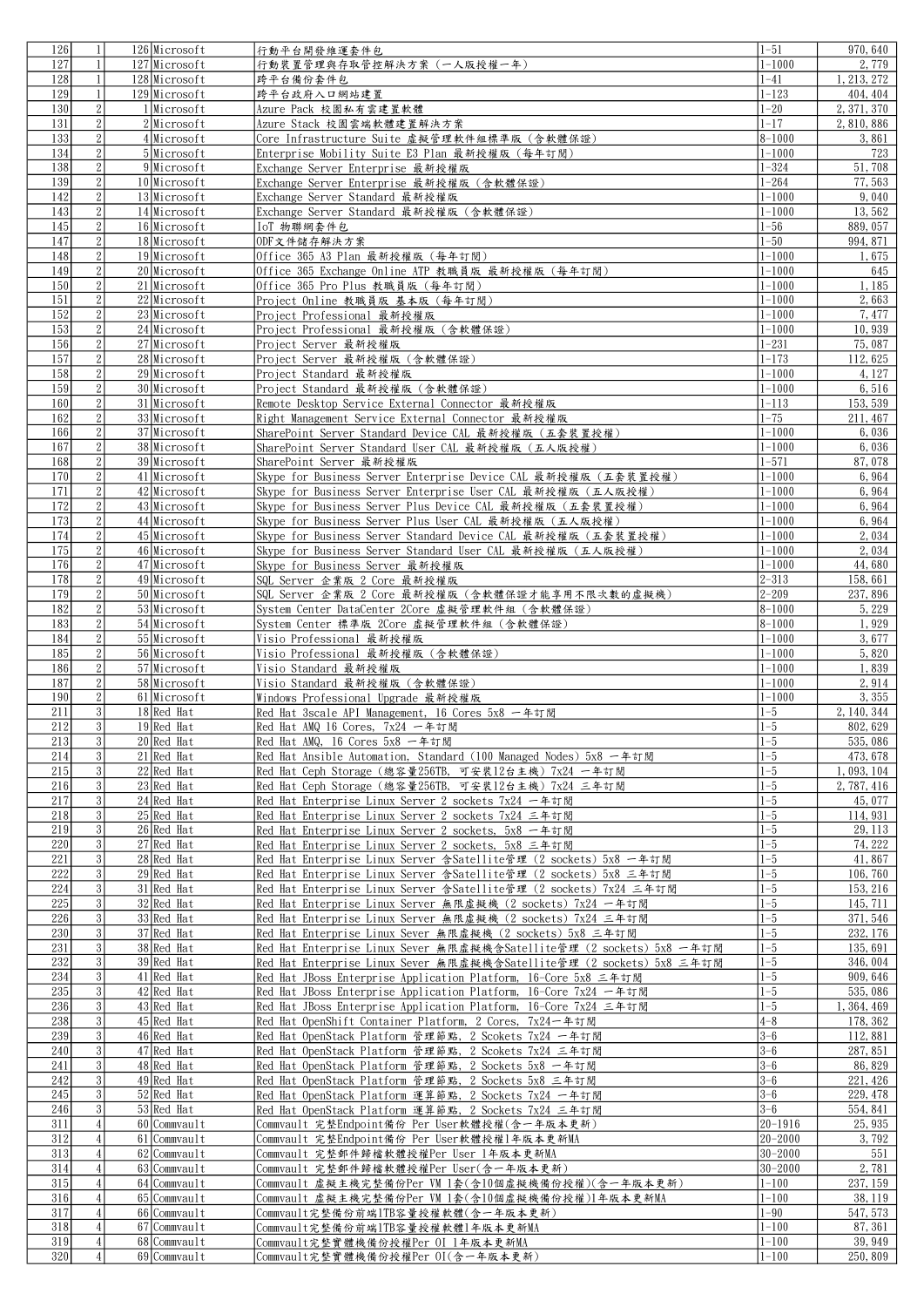| 321        |                  | 70 Commvault                           | Commvault虛擬主機完整備份1CPU軟體授權(含一年版本更新)                                                               | $1 - 100$              | 152, 123        |
|------------|------------------|----------------------------------------|--------------------------------------------------------------------------------------------------|------------------------|-----------------|
|            | $\overline{4}$   |                                        |                                                                                                  |                        |                 |
| 322        | $\vert$          | 71 Commyault                           | Commvault虛擬主機完整備份1CPU軟體授權1年版本更新MA                                                                | $1 - 100$              | 24, 247         |
| 323        | $\overline{4}$   | $72$ De11 EMC                          | Dell EMC AVAMAR to Data Domain重覆資料刪除授權                                                           | $1 - 50$               | 275, 098        |
| 324        | $\overline{4}$   | $73$ $De11$ EMC                        | Dell EMC AVAMAR to Data Domain重覆資料刪除授權                                                           | $\overline{51} - 100$  | 269, 113        |
| 326        | $\overline{4}$   | $75$ Dell EMC                          | Dell EMC Data Domain OS重複資料刪除虛擬版                                                                 | $1 - 50$               | 111,844         |
| 327        | $\overline{4}$   | 76 De 11 EMC                           |                                                                                                  | $\sqrt{51-100}$        | 74, 488         |
|            |                  |                                        | Dell EMC Data Domain OS重複資料刪除虛擬版                                                                 |                        |                 |
| 328        | $\overline{4}$   | $77$ $De11$ EMC                        | Dell EMC Data Protection Suite for VMware虚擬機去重複刪除備份、連續性資料保護                                      | $1 - 5$                | 549, 411        |
| 329        | $\overline{4}$   | 78 Dell EMC                            | Dell EMC Data Protection Suite for VMware虚擬機去重複刪除備份、連續性資料保護授權擴充                                  | $1 - 50$               | 102, 033        |
| 331        | $\overline{4}$   | $80$ De11 EMC                          | Dell EMC NetWorker備份軟體NetWork Edition 1T主程式含備份空間授權                                               | $51 - 100$             | 257, 390        |
| 342        | $\overline{4}$   | $91$ HPE                               | RMC Backup software                                                                              | $1 - 10$               | 2, 019, 211     |
| 343        | $\overline{4}$   | $92$ HPE                               |                                                                                                  | $1 - 10$               | 807, 381        |
|            |                  |                                        | StoreOnce VSA 10TB                                                                               |                        |                 |
| 344        | $\overline{4}$   | $93$ HPE                               | StoreOnce VSA 32TB                                                                               | $1 - 10$               | 1,008,999       |
| 345        | $\overline{4}$   | $94$ HPE                               | StoreOnce VSA 4TB                                                                                | $1 - 10$               | 504, 044        |
| 346        | $\vert$          | $95$ HPE                               | StoreOnce VSA 50TB                                                                               | $1 - 10$               | 1, 513, 650     |
| 347        | $\overline{4}$   | $96$ HPE                               | Windows Storage Server                                                                           | $1 - 10$               | 352, 376        |
|            |                  |                                        |                                                                                                  |                        |                 |
| 348        | $\overline{4}$   | 97 HYCU                                | HYCU Data Protection for Nutanix Apps (CPU計,單顆CPU授權,支援vSphere/AHV,含主程式及原                         | $1 - 50$               | 124,823         |
|            |                  |                                        | 廠一年 5*12電話支援及保固內軟體免費下載升級)                                                                        |                        |                 |
|            |                  | 98 HYCU                                | HYCU Data Protection for Nutanix Apps Extended, 7x24 support for 1 year (CPU計,單顆CPU              | $1 - 50$               |                 |
| 349        | 4                |                                        | 授權,含原廠一年 5*12電話支援及保固內軟體免費下載升級)                                                                   |                        | 18,655          |
| 356        | $\overline{4}$   | 105 Micro Focus                        | PlateSpin Migrate 雲主機遷移                                                                          | $1 - 1000$             | 14, 181         |
|            |                  |                                        |                                                                                                  |                        |                 |
| 357        | $\overline{4}$   | 106 Micro Focus                        | PlateSpin Protect 雲主機備援                                                                          | $1 - 638$              | 78,031          |
| 375        | $\overline{4}$   | 124 Veritas                            | Aptare IT Analytics, Backup management (依來源Client數量計, 10U), 一年授權                                 | $1 - 100$              | 64, 174         |
| 376        | $\overline{4}$   | $125$ Veritas                          | Aptare IT Analytics, Storage management 容量授權 (依來源資料量1TB), 一年授權                                   | $1 - 100$              | 10,751          |
| 377        | $\vert 4 \vert$  | 126 Veritas                            | Backup Exec Linux作業系統備份終端代理程式最新版                                                                 | $1 - 30$               | 27, 351         |
| 378        |                  | 127 Veritas                            |                                                                                                  | $1 - 5$                | 27, 381         |
|            | $\overline{4}$   |                                        | Backup Exec 磁帶機驅動授權最新版(N-1)                                                                      |                        |                 |
| 379        | $\vert 4 \vert$  | 128 Veritas                            | Backup Exec , VMware and Hyper-V 備份模組最新版                                                         | $1 - 30$               | 100, 971        |
| 380        | $\overline{4}$   | 129 Veritas                            | Backup Exec ,Windows作業系統備份終端代理程式最新版                                                              | $1 - 50$               | 31, 193         |
| 381        | $\overline{4}$   | 130 Veritas                            | Backup Exec, Windows作業系統資料備份重複資料刪除技術                                                             | $1 - 30$               | 92, 872         |
| 382        | $\overline{4}$   | 131 Veritas                            | Backup Exec NDMP 儲存設備驅動選項最新版                                                                     | $1 - 5$                | 125, 248        |
| 383        | $\overline{4}$   |                                        |                                                                                                  | $1 - 30$               |                 |
|            |                  | 132 Veritas                            | Backup Exec 最新版, V-RAY Edition 備份模組(CPU計)                                                        |                        | 88,625          |
| 384        | $\left 4\right $ | 133 Veritas                            | Data Insight (AD環境內存取資料的使用者(Managed User))                                                       | $1 - 500$              | 4,075           |
| 385        | $\overline{4}$   | 134 Veritas                            | Desktop and Laptop Option (DLO) (最低購買數量10套)                                                      | $10 - 500$             | 38, 777         |
| 386        | $\vert 4 \vert$  | 135 Veritas                            | Enterprise Vault for file management (檔案伺服器/NAS/SharePoint)前端資料歸檔的TB容量                           | $1 - 83$               | 593,029         |
| 387        | $\overline{4}$   | 136 Veritas                            | Net Backup Platform (依來源資料量1TB),一年授權                                                             | $1 - 50$               | 962, 538        |
|            |                  |                                        |                                                                                                  |                        |                 |
| 388        | $\overline{4}$   | 137 Veritas                            | NetBackup Library Based Tape Drive(1 tape)最新版                                                    | $1 - 50$               | 172, 578        |
| 389        | $\overline{4}$   | 138 Veritas                            | NetBackup, 標準版伺服器中控台最新版 for WLS                                                                  | $1 - 30$               | 127, 149        |
| 390        | $\overline{4}$   | $139$ Veritas                          | NetBackup, 標準版終端代理程式最新版(提供用戶端檔案備份功能)                                                             | $1 - 100$              | 34, 146         |
| 391        | $\vert 4 \vert$  | 140 Veritas                            | NetBackup備份加速器及重複資料刪除(依來源資料量1TB)                                                                 | $1 - 100$              | 254, 307        |
|            |                  |                                        |                                                                                                  |                        |                 |
| 392        | $\overline{4}$   | 141 Veritas                            | NetBackup資料庫終端代理程式最新版(提供資料庫與應用程式備份for Unix)                                                      | $1 - 50$               | 518, 049        |
| 393        | $\overline{4}$   | 142 Veritas                            | NetBackup資料庫終端代理程式最新版(提供資料庫與應用程式備份for WLS)                                                       | $1 - 100$              | 116, 714        |
| 396        | $\overline{4}$   | 145 泰溥科技                               | TOP CPR 電腦還原系統 PRO版 -- 10U授權(支援win10及SSD硬碟使用)                                                    | $1 - 50$               | 28, 172         |
| 397        | $\overline{4}$   | 146 泰溥科技                               | TOP CPR 電腦還原系統 企業版 -- 10U授權(支援win10及SSD硬碟使用)                                                     | $1 - 50$               | 33, 971         |
| 398        | $\vert 4 \vert$  | 147 泰溥科技                               |                                                                                                  | $1 - 5$                | 18,516          |
|            |                  |                                        | TOP CPR 電腦還原系統 標準版 -- 10U授權 (支援win10及SSD硬碟使用)                                                    |                        |                 |
| 427        | $\overline{5}$   | 28 泰溥科技                                | TOPOO 行政E化管理平台 -- 10U授權(支援 Android、iOS系統使用)                                                      | $1 - 10$               | 40, 287         |
| 490        | $\overline{7}$   | 9 Micro Focus                          | Vertica Advanced Analytics Platform - Express edition 大數據分析資料庫                                   | $1 - 10$               | 655, 847        |
| 492        | $\frac{7}{2}$    | $11$ Oracle                            | MySQL 企業版訂閱/年 (Enterprise Edition Subscription, 1-4 socket server)                               | $1 - 370$              | 125, 143        |
| 493        | $\overline{7}$   | $12$ Oracle                            | MySQL 標準版訂閱/年(Standard Edition Subscription, 1-4 socket server)                                  | $1 - 746$              | 66,633          |
|            |                  |                                        |                                                                                                  |                        |                 |
| 494        | 7                | $13$ Oracle                            | Oracle資料庫12c企業版;以處理器核心數計算使用授權/含第一年原廠標準維護                                                         | $1 - 25$               | 1, 943, 833     |
| 495        | 7 <sup>1</sup>   | $14$ Oracle                            | Oracle資料庫12c叢集架構選購配件(Real Application Clusters);以處理器核心數使用授權/含第                                   | $1 - 60$               | 822, 042        |
|            |                  |                                        | 一年原廠標準維護                                                                                         |                        |                 |
| 527        | $\vert 9 \vert$  | 19 泰溥科技                                | TOPMeeting全球行動視訊會議系統(支援Windows、Android、iOS)等作業系統 最低採購數2套                                         | $2 - 20$               | 35, 270         |
| 563        | 10               | $32$ Splunk                            | Splunk Enterprise - Term License - 2GB/day (大數據分析平台/2GB per day/ 一年使用授權)                         | $1 - 100$              | 191,092         |
|            |                  |                                        |                                                                                                  |                        |                 |
| 564        | 10               | $33$ Splunk                            | Splunk Enterprise - Term License - 2GB/day (大數據分析平台/2GB per day/ 三年使用授權)                         | $1 - 86$               | 573, 286        |
| 565        | 10               | $34$ Sp <sub>1unk</sub>                | Splunk Enterprise - Term License - 5GB/day (大數據分析平台/5GB per day/ 一年使用授權)                         | $1 - 100$              | 382, 184        |
|            |                  |                                        | Splunk Enterprise Security - Term License - 5 GB/day (Splunk 資安事件即時管理智能平台/                       |                        |                 |
| 568        | 10 <sup>1</sup>  | $37$ Splunk                            | 三年使用授權)                                                                                          | $1 - 12$               | 3, 834, 681     |
|            |                  |                                        | Splunk IT Service Intelligence - Term License - 10 GB/day (Splunk ITSI 服務智慧暨戰情                   |                        |                 |
| 569        | 10 <sup>1</sup>  | $38$ Splunk                            |                                                                                                  | $1 - 25$               | 1, 974, 621     |
|            |                  |                                        | 系統/一年使用授權)                                                                                       |                        |                 |
| 580        | 10 <sup>1</sup>  | 49 泰溥科技                                | MCS2 多媒體協同作業系統 專業版 伺服器端 (50人帳號授權版)                                                               | $1 - 5$                | 282, 786        |
|            |                  |                                        |                                                                                                  |                        | 72,661          |
| 581        | 10 <sup>1</sup>  | 50 泰溥科技                                |                                                                                                  | $1 - 10$               |                 |
|            |                  |                                        | MCS2 多媒體影音互動應用模組--5Users授權(須搭配伺服器端)                                                              |                        |                 |
| 582        | 10 <sup>1</sup>  | $51$ 泰溥科技                              | MOOCS 微課程學習管理平台 -- 10U授權                                                                         | $1 - 10$               | 51,009          |
| 583        | 10               | $52$ 泰溥科技                              | MOOCS微課程學習平台 應用模組-30U授權(須搭配MOOCS平台) 擇一選購模組: 活動報名、師生個                                             | $1 - 100$              | 25,867          |
|            |                  |                                        | 人履歷、師生部落格、網頁即時通訊、雙向回饋電子化                                                                         |                        |                 |
| 584        | 10               | 53 泰溥科技                                | 微校園學習歷程管理平台 -- 10U授權                                                                             | $1 - 10$               | 28, 192         |
| 759        | 12               | 21 Citrix Systems                      | Citrix ADC VPX 10 Mbps Standard Edition 一年維護                                                     | $5 - 999$              | 41,007          |
|            |                  |                                        |                                                                                                  |                        |                 |
| 760        | 12               | 22 Citrix Systems                      | Citrix ADC VPX 1000 Mbps Standard Edition 一年维護                                                   | $5 - 161$              | 308, 210        |
| 761        | 12               | 23 Citrix Systems                      | Citrix ADC VPX 200 Mbps Standard Edition 一年維護                                                    | $5 - 484$              | 102,669         |
| 762        | 12               | 24 Citrix Systems                      | Citrix ADC VPX 3000 Mbps Premium Edition 一年維護                                                    | $5 - 67$               | 739, 727        |
| 763        | 12               | 25 Citrix Systems                      | Citrix eLearning軟體授權套件                                                                           | $1 - 177$              | 280, 182        |
| 764        |                  |                                        |                                                                                                  |                        | 34, 552         |
|            | 12               | 26 Citrix Systems                      | Citrix SD-WAN 軟體定義廣域網路-50M 一年保固                                                                  | $1 - 999$              |                 |
| 765        | 12               | 27 Citrix Systems                      | Citrix SD-WAN 軟體定義廣域網路-50M(含一年保固)                                                                | $1 - 153$              | 323, 329        |
| 766        | 12               | 28 Citrix Systems                      | Citrix SD-WAN 軟體定義廣域網路-加速模組-50M 一年保固                                                             | $1 - 244$              | 203, 741        |
| 767        | 12               | 29 Citrix Systems                      | Citrix SD-WAN 軟體定義廣域網路-加速模組-50M(含一年保固)                                                           | $1 - 26$               | 1, 902, 427     |
| 768        | 12               | 30 Citrix Systems                      | Citrix Virtual Apps Advanced Edition (CCU) 含1年Customer Success Services                          | $5 - 999$              | 24, 463         |
| 769        |                  |                                        |                                                                                                  |                        | 5, 250          |
|            | 12               | 31 Citrix Systems                      | Citrix Virtual Apps and Desktops Advanced Edition 一年維護(CCU)                                      | $5 - 999$              |                 |
| 770        | 12               | 32 Citrix Systems                      | Citrix Virtual Apps and Desktops Advanced Edition 一年維護(U/D)                                      | $5 - 999$              | 2, 447          |
| 771        | 12               | 33 Citrix Systems                      | Citrix Virtual Apps and Desktops Premium Edition 一年維護(CCU)                                       | $5 - 999$              | 7,543           |
| 772        | 12               | 34 Citrix Systems                      | Citrix Virtual Apps and Desktops Premium Edition 一年維護(U/D)                                       | $5 - 999$              | 3,721           |
| 773        | 12               | 35 Citrix Systems                      | Citrix Virtual Apps Premium Edition (CCU) 含1年Customer Success Services                           |                        | 31,960          |
|            |                  |                                        |                                                                                                  | $5 - 999$              |                 |
| 774        | 12               | 36 Citrix Systems                      | Citrix Virtual Apps Premium Edition(CCU) 一年維護                                                    | $5 - 999$              | 6,014           |
| 775        | 12               | 37 Citrix Systems                      | Citrix Virtual Apps Standard Edition (CCU) 含1年Customer Success Services                          | $5 - 999$              | 18,857          |
| 776<br>777 | 12<br> 12        | 38 Citrix Systems<br>39 Citrix Systems | Citrix Virtual Apps Standard Edition(CCU) 一年維護<br>Citrix Virtual Apps(CCU) Advanced Edition 一年維護 | $5 - 999$<br>$5 - 999$ | 3,466<br>4, 231 |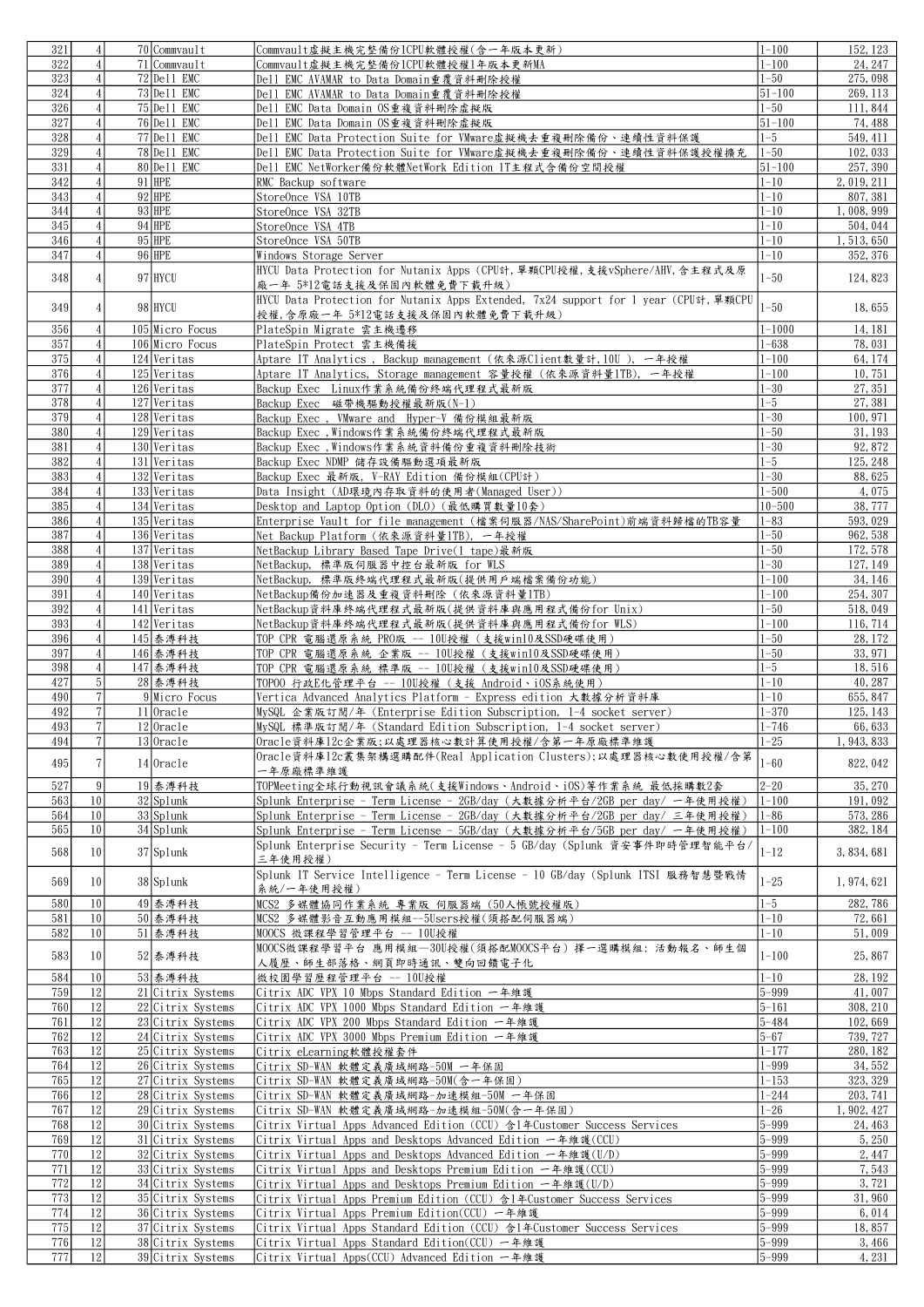| 778        | 12                    | 40 Citrix Systems                      | Citrix Virtual Desktops Advanced Edition (CCU) 含1年Customer Success Services                                                                              | $5 - 999$              | 27, 011            |
|------------|-----------------------|----------------------------------------|----------------------------------------------------------------------------------------------------------------------------------------------------------|------------------------|--------------------|
| 779        | 12                    | 41 Citrix Systems                      | Citrix Virtual Desktops Advanced Edition (U/D) 含1年Customer Success Services                                                                              | $5 - 999$              | 11,978             |
| 780<br>781 | $\overline{12}$<br>12 | 42 Citrix Systems<br>43 Citrix Systems | Citrix Virtual Desktops Premium Edition (CCU) 含1年Customer Success Services<br>Citrix Virtual Desktops Premium Edition (U/D) 含1年Customer Success Services | $5 - 999$<br>$5 - 999$ | 32, 617<br>18,857  |
| 782        | 12                    | 44 Citrix Systems                      | Citrix 應用程式交付控制軟體-廣域負載均衡模組-1G-一年保固                                                                                                                       | $1 - 139$              | 356, 623           |
| 783        | 12                    | 45 Citrix Systems                      | Citrix 應用程式交付控制軟體-廣域負載均衡模組-1G(含一年保固)                                                                                                                     | $1 - 14$               | 3, 329, 323        |
| 784        | 12                    | 46 Citrix Systems                      | Citrix 應用程式交付控制軟體-網站防護模組-1G-一年保固                                                                                                                         | $1 - 99$               | 499, 312           |
| 785        | 12                    | 47 Citrix Systems                      | Citrix 應用程式交付控制軟體-網站防護模組-1G(含一年保固)                                                                                                                       | $1 - 10$               | 4,661,092          |
| 786        | 12                    | 48 Citrix Systems                      | Citrix 應用程式交付控制軟體-負載均衡模組-1G-一年保固                                                                                                                         | $1 - 232$              | 213, 933           |
| 787<br>788 | 12<br>12              | 49 Citrix Systems<br>50 Citrix Systems | Citrix 應用程式交付控制軟體-負載均衡模組-1G(含一年保固)<br>XenMobile Enterprise Edition Device License 一年維護                                                                   | $1 - 27$<br>$5 - 999$  | 1,783,519<br>1,530 |
| 789        | $\overline{12}$       | 51 Citrix Systems                      | XenMobile Enterprise Edition User License 一年維護                                                                                                           | $5 - 999$              | 1,988              |
| 790        | $\overline{12}$       | 52 Citrix Systems                      | XenMobile Enterprise Edition User License 含1年Customer Success Services                                                                                   | $5 - 999$              | 9,482              |
| 793        | 12                    | $55$ HPE                               | OmniStack 軟體定義儲存管理套件                                                                                                                                     | $1 - 4$                | 1, 918, 099        |
| 794        | 12                    | $56$ HPE                               | OmniStack 軟體定義儲存管理擴充套件                                                                                                                                   | $1 - 10$               | 908, 493           |
| 795<br>796 | $\overline{12}$<br>12 | $57$ HPE<br>$58$ NetApp                | OneView 平台管理套件<br>NetApp Data ONTAP Select Standard 儲存軟體最新授權版                                                                                            | $1 - 300$<br>$2 - 400$ | 31,749<br>32,609   |
| 797        | 12                    | $59$ Nutanix                           | Nutanix 超融合運算平台 Flow 軟體定義網路授權                                                                                                                            | $1 - 10$               | 161, 577           |
| 798        | $12\,$                | 60 Nutanix                             | Nutanix 超融合運算平台Prism Pro管理軟體授權                                                                                                                           | $1 - 10$               | 182, 406           |
| 800        | 12                    | 62 Nutanix                             | Nutanix 超融合運算平台管理軟體主程式                                                                                                                                   | $1 - 10$               | 2,728,807          |
| 803        | 12                    | 65 SaaSoD                              | SaaSoD軟體隨選管理免安裝發佈平台 101-999U 三年                                                                                                                          | $101 - 999$            | 40,642             |
| 804<br>805 | 12<br>$\overline{12}$ | 66 SaaSoD<br>67 SaaSoD                 | SaaSoD軟體隨選管理免安裝發佈平台 5-100U 一年<br>SaaSoD軟體隨選管理免安裝發佈平台 5-100U 三年                                                                                           | $5 - 100$<br>$5 - 100$ | 13,797<br>41,047   |
|            |                       |                                        | Academic for VMware Horizon for Linux:10 Pack (CCU); (含原廠一年 5*12電話支援及保固內                                                                                 |                        |                    |
| 816        | 12                    | 78 VMware                              | 軟體免費下載升級)最新版校園授權                                                                                                                                         | $1 - 20$               | 45,086             |
| 817        | 12                    | 79 Wware                               | Academic VMware Horizon Advanced : 10 Pack (CCU) (含原廠一年 5*12電話支援及保固內軟體                                                                                   | $1 - 20$               | 121, 578           |
|            |                       |                                        | 免費下載升級)最新版校園授權                                                                                                                                           |                        |                    |
| 818        | 12                    | 80 Wware                               | Academic VMware Horizon Advanced : 10 Pack (CCU) (含原廠三年 5*12電話支援及保固內軟體                                                                                   | $1 - 20$               | 166,606            |
|            |                       |                                        | 免費下載升級)最新版校園授權<br>Academic VMware Horizon Standard : 10 Pack (CCU) (含原廠一年 5*12電話支援及保固內軟體                                                                 |                        |                    |
| 819        | 12                    | 81 Wware                               | 免費下載升級)最新版校園授權                                                                                                                                           | $1 - 20$               | 76,072             |
| 822        | 12                    | 84 Wware                               | Academic VMware NSX Data Center Enterprise Plus for Desktop: 10 Pack (CCU); (含原廠一                                                                        | $1 - 20$               | 57, 274            |
|            |                       |                                        | 年 7*24電話支援及保固內軟體免費下載升級) 最新版校園授權                                                                                                                          |                        |                    |
| 823        | 12                    | 85 Wware                               | Academic VMware NSX Data Center Enterprise Plus for Desktop: 100 Pack (CCU);(含原廠一<br>年 7*24電話支援及保固內軟體免費下載升級) 最新版校園授權                                     | $1 - 20$               | 588, 139           |
|            |                       |                                        | Academic VMware NSX Data Center Enterprise Plus per Processor; (含原廠一年 7*24電話支                                                                            |                        |                    |
| 824        | 12                    | 86 Wware                               | 援及保固內軟體免費下載升級)最新版校園授權                                                                                                                                    | $1 - 20$               | 293, 901           |
| 825        | 12                    | 87 Wware                               | Academic VMware Site Recovery Manager Enterprise (25 VM Pack);(含原廠一年 5*12電話支援                                                                            | $1 - 12$               | 376, 780           |
|            |                       |                                        | 及保固内軟體免費下載升級)最新版校園授權<br>Academic VMware User Environment Manager: 10 Pack (CCU) (含原廠三年 5*12電話支援及保固                                                       |                        |                    |
| 827        | 12                    | 89 Wware                               | 內軟體免費下載升級)最新版校園授權                                                                                                                                        | $1 - 20$               | 20,002             |
| 828        | 12                    | 90 Wware                               | Academic VMware vCenter Server Standard for vSphere(per Instance);(含原廠一年 5*12電話                                                                          | $1 - 5$                | 182, 464           |
|            |                       |                                        | 支援及保固內軟體免費下載升級)最新版校園授權                                                                                                                                   |                        |                    |
| 829        | 12                    | 91 Wware                               | Academic VMware vCloud Suite Advanced (含原廠一年 5*12電話支援及保固內軟體免費下載升<br>級)最新版校園授權                                                                            | $1 - 12$               | 245, 109           |
|            | 12                    | 92 Wware                               | Academic VMware vCloud Suite Advanced (含原廠三年 5*12電話支援及保固內軟體免費下載升                                                                                         | $1 - 12$               | 329,689            |
| 830        |                       |                                        | 級)最新版校園授權                                                                                                                                                |                        |                    |
| 831        | 12                    | 93 VMware                              | Academic VMware vCloud Suite Standard(含原廠一年 5*12電話支援及保固內軟體免費下載升級)                                                                                        | $1 - 12$               | 168, 294           |
|            |                       |                                        | 最新版校園授權<br>Academic VMware vRealize Automation Advanced (25 OSI Pack)(含原廠一年 5*12電話支援及保                                                                   |                        |                    |
| 833        | 12                    | 95 VMware                              | 固内軟體免費下載升級)最新版校園授權                                                                                                                                       | $1 - 12$               | 209, 367           |
| 834        | 12                    | 96 Wware                               | Academic VMware vRealize Automation Enterprise (25 OSI Pack) (含原廠一年 5*12電話支援                                                                             | $1 - 12$               | 361, 976           |
|            |                       |                                        | 及保固內軟體免費下載升級)最新版校園授權<br>Academic VMware vRealize Log Insight (25 OSI Pack) (含原廠一年 5*12電話支援及保固內軟                                                          |                        |                    |
| 836        | 12                    | 98 Wware                               | 體免費下載升級)最新版校園授權                                                                                                                                          | $1 - 12$               | 152, 103           |
| 837        | 12                    | 99 Wware                               | Academic VMware vRealize Log Insight per CPU (含原廠一年 5*12電話支援及保固內軟體免費                                                                                     | $1 - 12$               | 44,590             |
|            |                       |                                        | 下載升級)最新版校園授權                                                                                                                                             |                        |                    |
| 838        | 12                    | 100 Wware                              | Academic VMware vRealize Network Insight Advanced (per CPU); (該用戶必須搭配在原廠保固<br>期有效内的任一版本NSX)(含原廠一年 5*12電話支援及保固內軟體免費下載升級) 最新版校園授                           | $1 - 12$               | 39, 120            |
|            |                       |                                        | 權                                                                                                                                                        |                        |                    |
| 839        | 12                    | 101 Wware                              | Academic VMware vRealize Operations Advanced (25 OSI Pack) (含原廠一年 5*12電話支援及                                                                              | $1 - 12$               | 209,080            |
|            |                       |                                        | 保固內軟體免費下載升級)最新版校園授權                                                                                                                                      |                        |                    |
| 842        | 12                    | 104 Wware                              | Academic VMware vRealize Operations for Horizon: 10 CCU Pack (含原廠一年 5*12電話支援                                                                             | $1 - 12$               | 21,800             |
|            |                       |                                        | 及保固內軟體升級)最新版校園授權<br>Academic VMware vRealize Operations Standard (25 VM Pack) (含原廠一年 5*12電話支援及保                                                          |                        |                    |
| 843        | 12                    | 105 Wware                              | 固內軟體免費下載升級)最新版校園授權                                                                                                                                       | $1 - 12$               | 89, 208            |
| 846        | 12                    | 108 Wware                              | Academic VMware vRealize Suite Enterprise (Per PLU)(含原廠一年 5*12電話支援及保固內軟                                                                                  | $1 - 12$               | 234, 744           |
|            |                       |                                        | 體免費下載升級)最新版校園授權<br>Academic VMware vRealize Suite Standard (Per PLU) (含原廠一年 5*12電話支援及保固內軟體                                                               |                        |                    |
| 847        | 12                    | 109 Wware                              | 免費下載升級)最新版校園授權                                                                                                                                           | $1 - 12$               | 110,981            |
| 849        | 12                    | 111 Wware                              | Academic VMware vSAN Advanced for Desktop 10 Pack (CCU) (含原廠一年 5*12電話支援及保固                                                                               | $1 - 12$               | 34, 186            |
|            |                       |                                        | 內軟體免費下載升級)最新版校園授權                                                                                                                                        |                        |                    |
| 851        | 12                    | 113 Wware                              | Academic VMware vSAN Enterprise for Desktop 10 Pack (CCU) (含原廠一年7*24電話支援及保<br>固内軟體免費下載升級) 最新版校園授權                                                        | $1 - 12$               | 43,600             |
|            |                       |                                        | Academic VMware vSAN Standard for 1 processor(含原廠一年 7*24電話支援及保固內軟體免費                                                                                     |                        |                    |
| 852        | 12                    | 114 Wware                              | 下載升級)最新版校園授權                                                                                                                                             | $1 - 12$               | 85, 713            |
| 853        | 12                    | 115 Wware                              | Academic VMware vSAN Standard for Desktop 10 Pack (CCU) (含原廠一年7*24電話支援及保固                                                                                | $1 - 20$               | 18,629             |
|            |                       |                                        | 內軟體免費下載升級)最新版校園授權<br>Academic VMware vSphere Enterprise Plus with NSX Data Center Advanced for 1 processor                                               |                        |                    |
| 854        | 12                    | 116 Wware                              | (含原廠一年7*24電話支援及保固內軟體免費下載升級) 最新版校園授權                                                                                                                      | $1 - 12$               | 310, 152           |
| 856        | 12                    | 118 Wware                              | Academic VMware vSphere Enterprise Plus with NSX Data Center Enterprise Plus for 1                                                                       | $1 - 12$               | 411, 719           |
|            |                       |                                        | processor (含原廠一年 7*24電話支援及保固內軟體免費下載升級) 最新版校園授權                                                                                                           |                        |                    |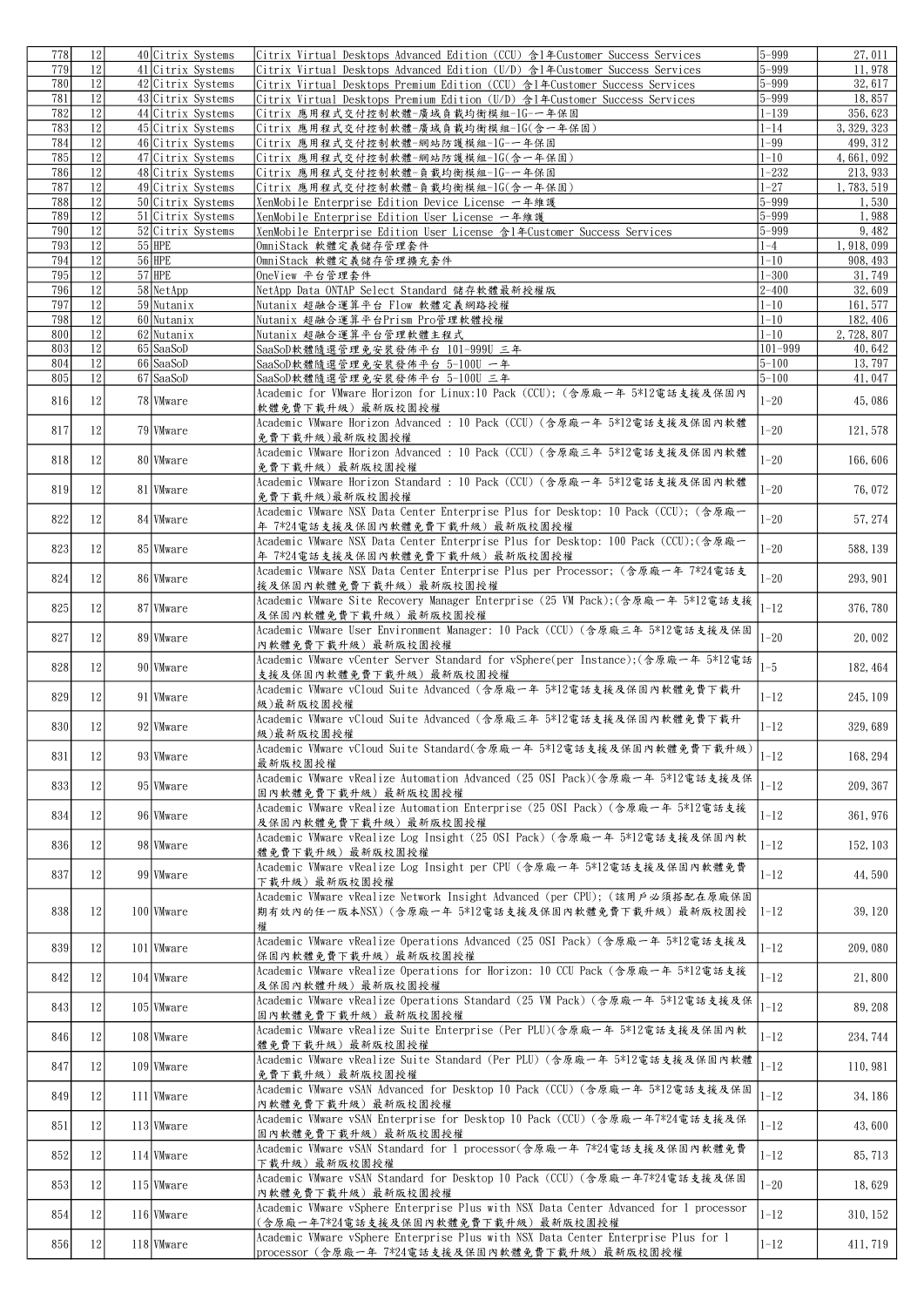| 857        | 12            | 119 Wware                 | Academic VMware vSphere Enterprise Plus with NSX Data Center Enterprise Plus for 1                                            | $1 - 12$              | 634, 035          |
|------------|---------------|---------------------------|-------------------------------------------------------------------------------------------------------------------------------|-----------------------|-------------------|
|            |               | 120 Wware                 | processor (含原廠三年 7*24電話支援及保固內軟體免費下載升級) 最新版校園授權<br>Academic VMware vSphere Standard for 1 processor(含原廠一年 5*12電話支援及保固內軟體免      | $1 - 12$              | 29, 232           |
| 858        | 12            |                           | 費下載升級)最新版校園授權<br>Academic VMware vSphere Standard with NSX Data Center Advanced for 1 processor (含原廠                          |                       |                   |
| 859        | 12            | 121 Wware                 | 一年7*24電話支援及保固內軟體免費下載升級)最新版校園授權                                                                                                | $1 - 12$              | 232,686           |
| 861        | 12            | 123 Wware                 | Academic VMware vSphere Standard with NSX Data Center Enterprise Plus for 1 processor<br>(含原廠一年 7*24電話支援及保固內軟體免費下載升級) 最新版校園授權 | $1 - 12$              | 338, 811          |
| 862        | 12            | 124 Wware                 | Academic VMware vSphere Standard with NSX Data Center Enterprise Plus for 1 processor<br>(含原廠三年 7*24電話支援及保固內軟體免費下載升級)最新版校園授權  | $1 - 12$              | 505, 826          |
| 863        | 12            | 125 Wware                 | Academic VMware Workspace ONE Advanced Perpetual: 1 User (最低採購量 25U) (含原廠一年<br>5*12電話支援及保固內軟體免費下載升級)最新版校園授權                   | 25-1000               | 6, 342            |
| 864        | 12            | 126 Wware                 | Academic VMware Workspace ONE Standard Perpetual: 1 User (最低採購量 25U) (含原廠一年<br>5*12電話支援及保固內軟體免費下載升級)最新版校園授權                   | 25-1000               | 3, 171            |
| 867        | 12            | 129 Wware                 | VMware Horizon Enterprise : 10 Pack (CCU) (含原廠三年 5*12電話支援及保固內軟體免費下載                                                           | $1 - 20$              | 383, 265          |
| 869        | 12            | 131 Wware                 | 升級)最新版授權<br>VMware NSX Data Center Advanced for Desktop: 100 Pack (CCU); (含原廠一年 7*24 電話支                                      | $1 - 12$              | 554, 904          |
| 871        | 12            | 133 Wware                 | 援及保固內軟體免費下載升級)最新版授權<br>VMware NSX Data Center Advanced per Processor; (含原廠一年7*24電話支援及保固內軟體免費                                  | $1 - 12$              | 278, 443          |
| 872        |               | 134 Wware                 | 下載升級)最新版授權<br>VMware NSX Data Center Enterprise Plus for Desktop: 10 Pack (CCU) (含原廠一年 7*24電話                                 | $1 - 12$              |                   |
|            | 12            |                           | 支援及保固內軟體免費下載升級)最新版授權<br>VMware NSX Data Center Enterprise Plus for Desktop: 100 Pack (CCU) (含原廠一年7*24電話                       |                       | 83, 434           |
| 873        | 12            | 135 Wware                 | 支援及保固內軟體免費下載升級)最新版授權                                                                                                          | $1 - 12$              | 864, 065          |
| 874        | 12            | 136 Wware                 | VMware NSX Data Center Enterprise Plus per Processor; (含原廠一年7*24電話支援及保固內<br>軟體免費下載升級)最新版授權                                    | $1 - 12$              | 432, 032          |
| 875        | 12            | 137 Wware                 | VMware NSX Data Center Professional per Processor; (含原廠一年7*24電話支援及保固內軟體<br>免費下載升級)最新版授權                                       | $1 - 12$              | 201, 153          |
| 876        | 12            | 138 VMware                | VMware NSX Data Center Standard per Processor; (含原廠一年7*24電話支援及保固內軟體免費<br>下载升级)最新版授權                                           | $1 - 12$              | 100, 081          |
| 880        | 12            | 142 Wware                 | VMware User Environment Manager: 10 Pack (CCU) (含原廠三年 5*12電話支援及保固內軟體免<br>費下載升級)最新版授權                                          | $1 - 12$              | 33, 299           |
| 881        | 12            | 143 Wware                 | VMware vCenter Server Standard for vSphere (Per Instance); (含原廠一年 5*12電話支援及<br>保固內軟體免費下載升級)最新版授權                              | $1 - 5$               | 302, 224          |
| 882        | 12            | 144 Wware                 | VMware vCloud Suite Standard(含原廠一年 5*12電話支援及保固內軟體免費下載升級)最新版授                                                                  | $1 - 12$              | 277, 749          |
| 883        | 12            | 145 Wware                 | VMware vCloud Suite Standard(含原廠三年 5*12電話支援及保固內軟體免費下載升級)最新版授<br>權                                                             | $1 - 12$              | 381, 357          |
| 884        | 12            | 146 Wware                 | VMware vRealize Automation Advanced (25 OSI Pack) (含原廠一年 5*12電話支援及保固內軟體<br>免費下載升級)最新版授權                                       | $1 - 12$              | 348, 797          |
| 885        | 12            | 147 Wware                 | VMware vRealize Automation Enterprise (25 OSI Pack); (含原廠一年 5*12電話支援及保固內<br>軟體免費下載升級)最新版授權                                    | $1 - 12$              | 603, 260          |
| 887        | 12            | 149 Wware                 | Wware vRealize Log Insight per CPU (含原廠一年 5*12電話支援及保固內軟體免費下載升級)<br>最新版授權                                                      | $1 - 12$              | 73,029            |
| 888        | 12            | 150 Wware                 | VMware vRealize Log Insight(25 OSI Pack) (含原廠一年 5*12電話支援及保固內軟體免費下載<br>升級)最新版授權                                                | $1 - 12$              | 242, 770          |
| 8891       | <sup>12</sup> | 151 VMware                | VMware vRealize Network Insight Advanced (per CPU) ; (該用戶必須搭配在原廠保固期有效內                                                        | 11-12                 | 61, 733           |
| 890        | 12            | 152 Wware                 | 的任一版本NSX) (含原廠一年 5*12電話支援及保固內軟體免費下載升級)最新版授權<br>Wware vRealize Operations Advanced (25 OSI Pack)(含原廠一年 5*12電話支援及保固內軟體          | $1 - 12$              | 347, 905          |
| 892        | 12            | 154 VMware                | 免費下載升級)最新版授權<br>Wware vRealize Operations Enterprise (25 OSI Pack)(含原廠一年 5*12電話支援及保固內軟                                        | $1 - 12$              | 879, 126          |
| 893        | 12            | 155 Wware                 | 體免費下載升級)最新版授權<br> VMware vRealize Operations for Horizon:10 CCU Pack (含原廠一年 5*12電話支援及保固內軟                                     | $1 - 20$              | 36, 961           |
| 895        | 12            | 157 Wware                 | 體免費下載升級)最新版授權<br>VMware vRealize Operations Standard (Per CPU) (含原廠一年 5*12電話支援及保固內軟體免費                                        | $1 - 12$              | 61, 238           |
|            |               |                           | 下载升级)最新版授權<br>VMware vRealize Suite Enterprise (Per PLU) (含原廠一年 5*12電話支援及保固內軟體免費下                                             |                       |                   |
| 897        | 12            | 159 Wware                 | 載升級)最新版授權<br>VMware vRealize Suite Standard (Per PLU)(含原廠一年 5*12電話支援及保固內軟體免費下載升                                               | $1 - 12$              | 384, 469          |
| 898        | 12            | 160 Wware                 | 級)最新版授權<br>VMware vSAN Advanced for Desktop 10 Pack (CCU) (含原廠一年 7*24電話支援及保固內軟體免                                              | $1 - 12$              | 180, 344          |
| 900        | 12            | 162 Wware                 | 費下載升級)最新版授權                                                                                                                   | $1 - 20$              | 50, 437           |
| 901        | 12            | 163 Wware                 | VMware vSAN Enterprise for 1 processor (含原廠一年 7*24電話支援及保固內軟體免費下載升<br>級)最新版授權                                                  | $1 - 12$              | 277, 749          |
| 902        | 12            | 164 Wware                 | VMware vSAN Enterprise for Desktop 10 Pack (CCU) (含原廠一年 7*24電話支援及保固內軟體<br>免費下載升級)最新版授權                                        | $1 - 12$              | 63, 913           |
| 904        | 12            | 166 Wware                 | VMware vSAN Standard for Desktop 10 Pack (CCU) (含原廠一年 7*24電話支援及保固內軟體免<br>費下載升級)最新版授權                                          | $1 - 20$              | 27, 250           |
| 905        | 12            | 167 Wware                 | VMware vSphere Standard for 1 processor (含原廠一年 5*12電話支援及保固內軟體免費下載升<br>級)最新版授權                                                 | $1 - 12$              | 52, 815           |
| 906        | 12            | 168 Wware                 | VMware vSphere Standard with NSX Data Center Advanced for per Processor (含原廠一年<br>7*24電話支援及保固內軟體免費下載升級)最新版授權                  | $1 - 12$              | 325, 015          |
| 907        | 12            | 169 Wware                 | VMware vSphere Standard with NSX Data Center Advanced for per Processor (含原廠三年<br>7*24電話支援及保固內軟體免費下載升級)最新版授權                  | $1 - 12$              | 456, 550          |
| 910        | 12            | 172 Wware                 | VMware Workspace ONE Advanced (Includes AirWatch) Perpetual: 1 Device(最低採購量 25<br>Devices ) (含原廠一年 5*12電話支援及保固內軟體免費下載升級)最新版授權 | $25 - 1000$           | 5, 331            |
| 912        | 12            | 174 VMware                | VMware Workspace ONE Standard (Includes AirWatch) Perpetual: 1 Device(最低採購量 25<br>Devices ) (含原廠一年 5*12電話支援及保固內軟體免費下載升級)最新版授權 | 25-1000               | 2,923             |
| 925<br>969 | 12 <br> 13    | 187 飛幕科技<br>44 Promethean | VDI 管理系統 管理 5 個 clint license                                                                                                 | $1 - 100$<br>$1 - 50$ | 60, 364<br>42,053 |
| 970        | 13            | $45$ View                 | 智慧教室專用ActivInspire互動協作教學平台<br> Kids-CT 遊戲式運算思維軟體                                                                              | $1 - 50$              | 26,684            |
| 971        | 13            | $46$ View                 | V7擴增實境AR創客軟體                                                                                                                  | 1-50                  | 33, 964           |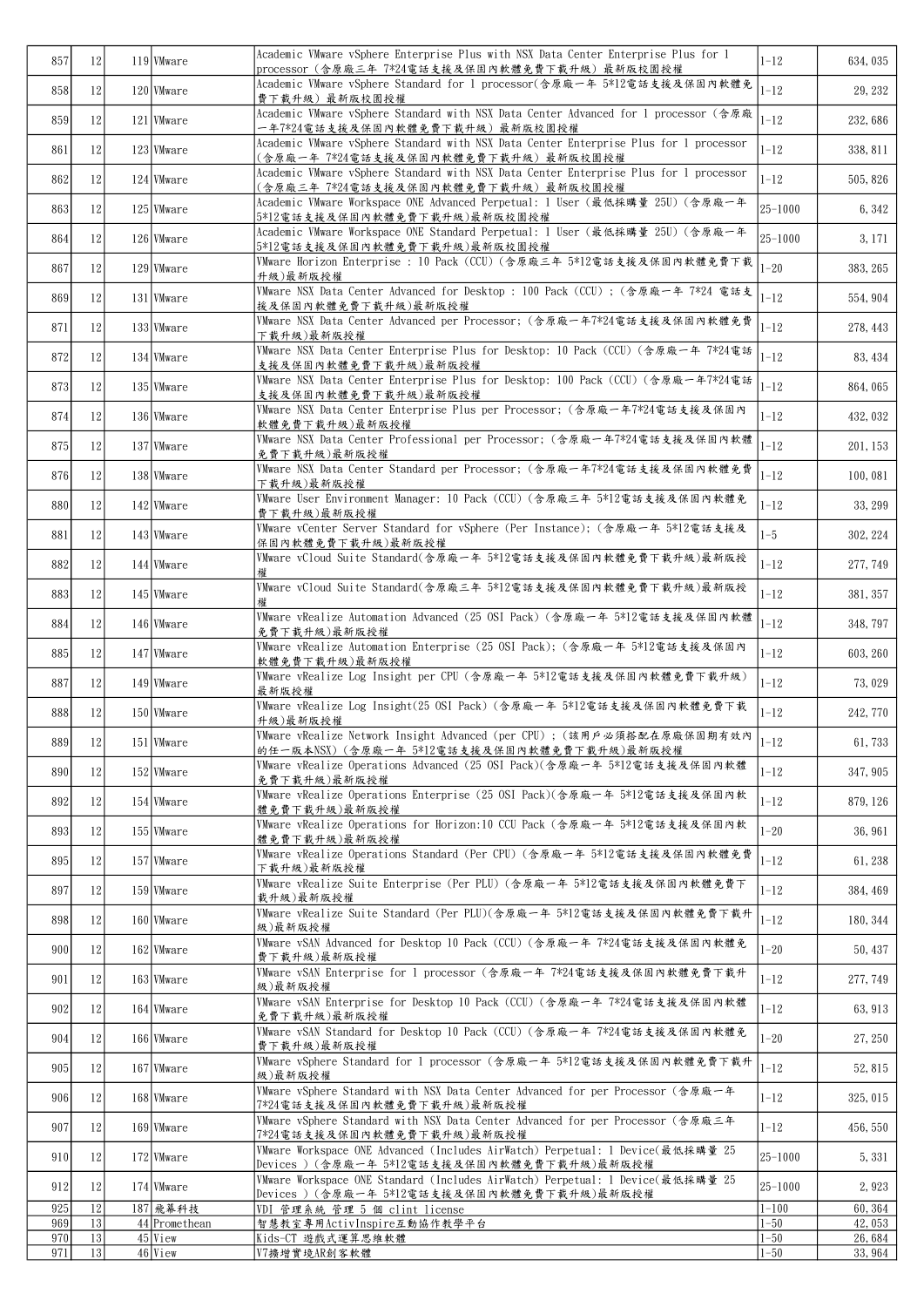| 1005 | 13            | 80 泰溥科技                    | 擴增實境(AR)單元課程                                                              | $1 - 20$   | 105, 147    |
|------|---------------|----------------------------|---------------------------------------------------------------------------|------------|-------------|
| 1006 | 13            | 81 泰溥科技                    | 虚擬實境(VR)單元課程                                                              | $1 - 20$   | 121, 325    |
| 1060 | 14            | $11$ ACT <sub>i</sub>      | ACTi 16路網路串流影像管理軟體                                                        | $1 - 10$   | 67, 917     |
| 1063 | 14            | $14$ ACTi                  | ACTi V7計數分析管理伺服器(大數據)                                                     | $1 - 10$   | 176, 289    |
| 1065 | 14            | $16$ ACTi                  | ACTi 停車場車牌辨識與管理系統                                                         | $1 - 10$   | 59, 403     |
| 1066 | 14            | $17$ ACTi                  | ACTi 影像崁入型緊急求助系統                                                          | $1 - 10$   | 61,830      |
| 1067 | 14            | 18 ACTi                    | ACTi 整合式智能電子圍籬管理系統                                                        | $1 - 50$   | 61,850      |
| 1068 | 14            | $19$ ACTi                  |                                                                           | $1 - 10$   | 152, 781    |
|      |               | $20$ ACT <sub>i</sub>      | ACTi 整合式物聯網設備管理伺服器                                                        |            |             |
| 1069 | 14            |                            | ACTi 智慧影像人數計數產生器                                                          | $1 - 50$   | 67,846      |
| 1070 | 14            | $21$ ACT <sub>i</sub>      | ACTi 網路串流影像圖控管理伺服器                                                        | $1 - 10$   | 72,700      |
| 1098 | 14            | 49 BrightSign              | CMS網路內容管理伺服器                                                              | $1 - 10$   | 169, 848    |
| 1099 | 14            | $50$ BrightSign            | DSD多媒體看板管理系統播放單元                                                          | $1 - 50$   | 19,808      |
| 1100 | 14            | $51$ <i>BrightSign</i>     | IDS互動看板管理系統互動播放單元                                                         | $1 - 50$   | 57,624      |
| 1126 | 14            | 77 Cisco Systems           | 思科 Intersight 系統管理平台, 一年使用授權                                              | $1 - 99$   | 30,081      |
| 1127 | 14            | 78 Cisco Systems           | 思科 Prime Infrastructure 無線有線網路管理系統 10U, 一年使用授權                            | $1 - 273$  | 181,850     |
| 1128 | 14            | 79 Cisco Systems           | 思科CloudCenter套件, 一年使用權, 每個月100VM                                          | $1 - 156$  | 301, 264    |
| 1129 | 14            | 80 Cisco Systems           | 思科容器平台(Container Platform), 8個容器平台, 一年使用授權                                | $1 - 20$   | 667, 290    |
| 1130 | 14            | 81 Cisco Systems           | 思科工作負載優化管理軟體 25U, 一年使用授權                                                  | $1 - 100$  | 297, 214    |
| 1131 | 14            | 82 Cisco Systems           | 思科資料中心網路管理軟體, 一年使用授權                                                      | $1 - 100$  | 432, 710    |
| 1132 | 14            | 83 Citrix Systems          | Citrix ADC VPX -10 Mbps Standard Edition含1年Customer Success Services      | $1 - 5$    | 143, 612    |
| 1133 | 14            | 84 Citrix Systems          | Citrix ADC VPX -1000 Mbps Standard Edition \$14 Customer Success Services | $1 - 5$    | 1, 077, 745 |
| 1134 | 14            | 85 Citrix Systems          | Citrix ADC VPX -200 Mbps Standard Edition \$1年Customer Success Services   | $1 - 5$    | 359, 181    |
| 1135 | 14            | 86 Citrix Systems          | Citrix ADC VPX -3000 Mbps Premium Edition含1年Customer Success Services     | $1 - 5$    | 2, 274, 924 |
| 1148 | 14            | $99$ Cyberlink             | CyberLink U會議、U簡報團體組織授權5組                                                 | $20 - 500$ | 92, 362     |
| 1149 | 14            | $100$ Cyberlink            | CyberLink U會議團體組織授權5組                                                     | $1 - 500$  | 25, 193     |
| 1150 | 14            | $101$ Cyberlink            | CyberLink U通訊、U會議、U簡報議整合服務 Pro100 一年授權                                    | $1 - 500$  | 32, 954     |
| 1151 | 14            | 102 Cyberlink              | CyberLink U通訊、U會議、U簡報議整合服務 Pro100 三年授權                                    | $1 - 488$  | 98,863      |
| 1153 | 14            | $104$ Cyberlink            | PowerDVD LE 版 最新政府授權版                                                     | $5 - 500$  | 968         |
| 1154 | 14            | $105$ Cyberlink            | PowerDVD LE 版 最新教育行政授權版                                                   | $10 - 500$ | 643         |
| 1155 | 14            | $106$ Cyberlink            | PowerDVD 極致藍光版 最新單套版                                                      | $1 - 500$  | 2,338       |
| 1156 | 14            | 107 Cyberlink              | PowerDVD 標準版 最新單套教育版                                                      | $1 - 500$  | 745         |
| 1157 | 14            | $108$ Cyberlink            | PowerDVD 標準版 最新單套版                                                        | $1 - 500$  | 1,319       |
| 1158 | 14            | $109$ Cyberlink            | PowerDVD 藍光版 最新單套下載版                                                      | $1 - 500$  | 1,953       |
| 1159 | 14            | $110$ Cyberlink            | Screen Recorder 單套下載版                                                     | $1 - 500$  | 1,319       |
| 1160 | 14            | 111 Cyberlink              | Screen Recorder 單套教育下載版                                                   | $1 - 500$  | 989         |
| 1161 | 14            | $\overline{112}$ Cyberlink | Screen Recorder 政府授權                                                      | $5 - 500$  | 1,012       |
| 1163 | 14            | $114$ Cyberlink            | Screen Recorder 教育授權_高中職                                                  | $20 - 500$ | 791         |
| 1164 | 14            | $115$ Cyberlink            | Screen Recorder 教育行政授權                                                    | $10 - 500$ | 989         |
| 1165 | 14            | 116 Cyberlink              | Screen Recorder 校園授權 100台                                                 | $1 - 500$  | 72,578      |
| 1166 | 14            | $117$ Cyberlink            | Screen Recorder 校園授權 500台                                                 | $1 - 147$  | 326, 603    |
| 1167 | 14            | $118$ Cyberlink            | Screen Recorder 直播版 教育授權_大專院校                                             | $20 - 500$ | 822         |
| 1168 | 14            | $\overline{119}$ Cyberlink | YouCam 豪華版 最新單套下載版                                                        | $1 - 500$  | 1,279       |
| 1169 | 14            | 120 Cyberlink              | YouCam 豪華版 最新單套教育版                                                        | $1 - 500$  | 609         |
| 1170 | 14            | $121$ Cyberlink            | YouCam 豪華版 最新國中小授權版                                                       | $5 - 500$  | 723         |
| 1171 | 14            | 122 Cyberlink              | YouCam 豪華版 最新大專院校授權版                                                      | $20 - 500$ | 875         |
| 1172 | 14            | 123 Cyberlink              | YouCam 豪華版 最新政府授權版                                                        | $5 - 500$  | 1,077       |
| 1173 | 14            | $124$ Cyberlink            | YouCam 豪華版 最新教育行政授權版                                                      | $5 - 500$  | 891         |
| 1174 | <sup>14</sup> | $125$ Cyberlink            | YouCam 豪華版 最新高中職授權版                                                       | 20-500     | 800         |
|      |               |                            | 創意導演 365 訂閱版 一年大專院校授權版(內含最新版威力導演旗艦版、相片大師、                                 |            |             |
| 1175 | 14            | $126$ Cyberlink            | AudioDirector、ColorDirector及無限使用外掛套件與特效)                                  | $20 - 500$ | 1,561       |
|      |               |                            | 創意導演 365 訂閱版 一年高中職授權版(內含最新版威力導演旗艦版、相片大師、                                  |            |             |
| 1176 | 14            | 127 Cyberlink              | AudioDirector、ColorDirector及無限使用外掛套件與特效)                                  | $20 - 500$ | 1,404       |
|      |               |                            | 創意導演組合包 企業政府授權(內含最新版威力導演旗艦版、相片大師、AudioDirector、                           |            |             |
| 1177 | 14            | 128 Cyberlink              | ColorDirector等軟體)                                                         | $5 - 500$  | 4,935       |
|      |               |                            | 創意導演組合包 全校授權 100台(內含最新版威力導演旗艦版、相片大師、AudioDirector、                        |            |             |
| 1178 | 14            | 129 Cyberlink              | ColorDirector等軟體)                                                         | $5 - 138$  | 348, 580    |
|      |               |                            | 創意導演組合包 全校授權 500台(內含最新版威力導演旗艦版、相片大師、AudioDirector、                        |            |             |
| 1179 | 14            | $130$ Cyberlink            | ColorDirector等軟體)                                                         | $5 - 34$   | 1, 394, 321 |
|      |               |                            | 創意導演組合包 教育授權 大專院校(內含最新版威力導演旗艦版、相片大師、AudioDirector、                        |            |             |
| 1181 | 14            | $132$ Cyberlink            | ColorDirector等軟體)                                                         | $20 - 500$ | 2,600       |
|      |               |                            | 創意導演組合包 教育授權_高中職 (內含最新版威力導演旗艦版、相片大師、AudioDirector、                        |            |             |
| 1182 | 14            | $133$ Cyberlink            | ColorDirector等軟體)                                                         | $20 - 500$ | 2,342       |
| 1183 | 14            | $134$ Cyberlink            | 威力導演 365 訂閱制 一年全校授權 100台                                                  | $5 - 500$  | 51,001      |
| 1184 | 14            | 135 Cyberlink              | 威力導演 365 訂閱制 一年全校授權 500台                                                  | $5 - 189$  | 255,005     |
| 1185 | 14            | 136 Cyberlink              | 威力導演 旗艦版 最新單套教育版                                                          | $1 - 100$  | 2,046       |
| 1187 | 14            | 138 Cyberlink              | 威力導演 旗艦版 最新政府授權                                                           | $5 - 500$  | 2,582       |
| 1188 | 14            | 139 Cyberlink              | 威力導演 旗艦版 最新教育行政授權                                                         | $10 - 500$ | 2,150       |
|      |               |                            | 威力導演 旗艦組合包 全校授權 100台(內含最新版威力導演旗艦版、AudioDirector、                          |            |             |
| 1189 | 14            | $140$ Cyberlink            | ColorDirector等軟體)                                                         | $1 - 265$  | 182, 034    |
|      |               |                            | 威力導演 旗艦組合包 全校授權 500台(內含最新版威力導演旗艦版、AudioDirector、                          |            |             |
| 1190 | 14            | 141 Cyberlink              | ColorDirector 等軟體)                                                        | $1 - 53$   | 910, 172    |
|      |               |                            | 威力導演 旗艦組合包 單套下載版(內含最新版威力導演旗艦版、AudioDirector、ColorDirector                 |            |             |
| 1191 | 14            | $142$ Cyberlink            | 等軟體)                                                                      | $5 - 500$  | 5,693       |
|      |               |                            | 威力導演 旗艦組合包 單套教育下載版(內含最新版威力導演旗艦版、AudioDirector、                            |            |             |
| 1192 | 14            | $143$ Cyberlink            | ColorDirector等軟體)                                                         | $5 - 500$  | 3,832       |
|      |               |                            | 威力導演 旗艦組合包 政府授權(內含最新版威力導演旗艦版、AudioDirector、ColorDirector等                 |            |             |
| 1193 | 14            | 144 Cyberlink              | 軟體)                                                                       | $5 - 500$  | 4,080       |
|      |               |                            | 威力導演 旗艦組合包 教育授權_國中小 (內含最新版威力導演旗艦版、AudioDirector、                          |            |             |
| 1194 | 14            | $145$ Cyberlink            | ColorDirector等軟體)                                                         | $20 - 500$ | 1,568       |
|      |               |                            | 威力導演 旗艦組合包 教育授權 大專院校(內含最新版威力導演旗艦版、AudioDirector、                          |            |             |
| 1195 | 14            | 146 Cyberlink              | ColorDirector等軟體)                                                         | $20 - 500$ | 2, 268      |
|      |               |                            | 威力導演 旗艦組合包 教育授權 高中職(內含最新版威力導演旗艦版、AudioDirector、                           |            |             |
| 1196 | 14            | 147 Cyberlink              | ColorDirector等軟體)                                                         | $20 - 500$ | 2,306       |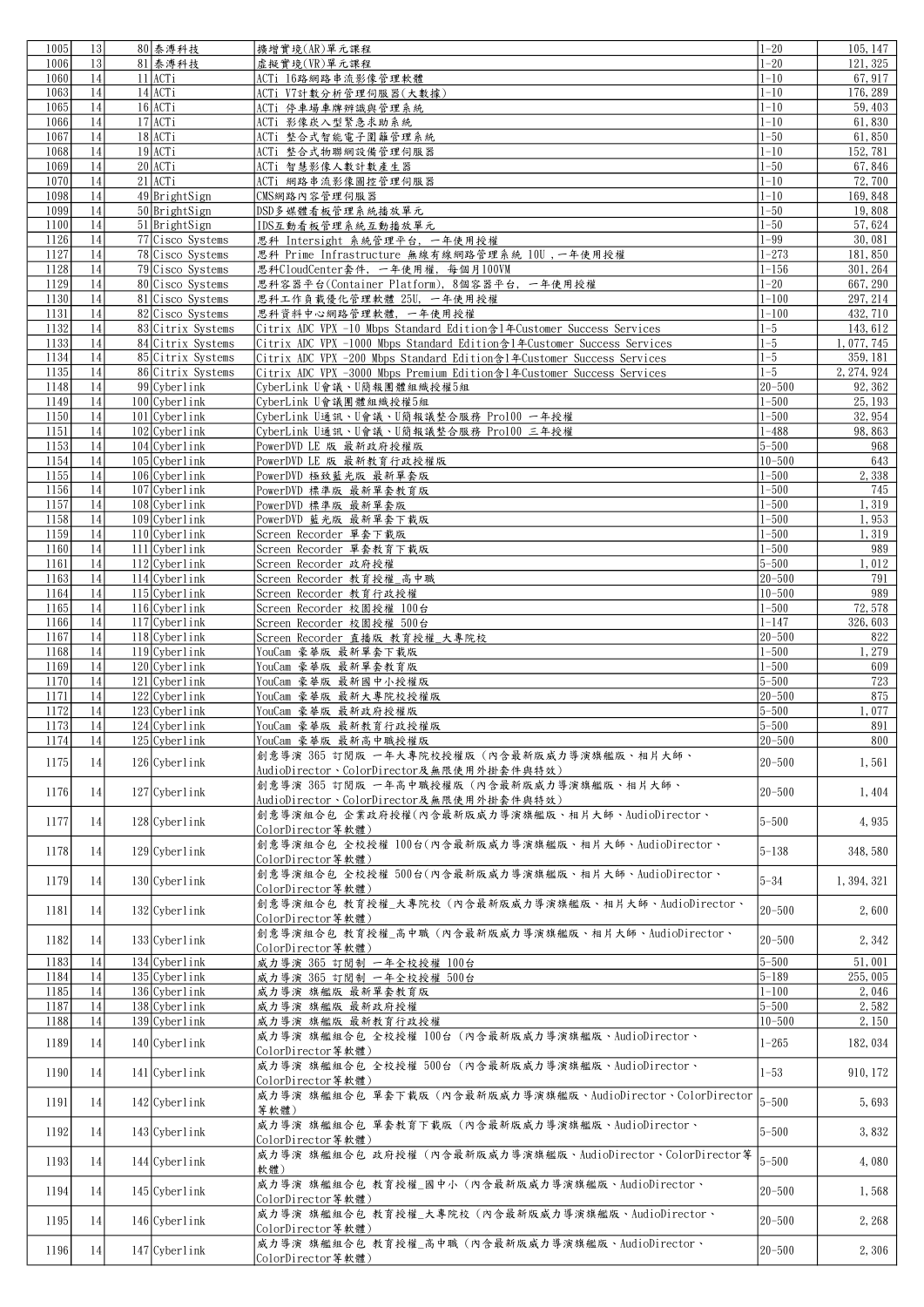| 1197         | 14       | 148 Cyberlink                              | 威力導演 最新版 旗艦組合包 教育行政授權(內含威力導演旗艦版、AudioDirector、                                                          | $10 - 300$               | 3,759                |
|--------------|----------|--------------------------------------------|---------------------------------------------------------------------------------------------------------|--------------------------|----------------------|
| 1198         | 14       | 149 Cyberlink                              | ColorDirector等軟體)<br>威力導演 極致版 全校授權 500台                                                                 | $5 - 108$                | 447, 240             |
| 1200         | 14       | $151$ Cyberlink                            | 威力導演 極致版 最新單套教育版                                                                                        | $1 - 500$                | 1,887                |
| 1201         | 14       | 152 Cyberlink                              | 威力導演 極致版 最新單套版                                                                                          | $1 - 500$                | 2, 252               |
| 1203         | 14       | $154$ Cyberlink                            | 威力導演 極致版 最新教育行政授權                                                                                       | $10 - 500$               | 1,945                |
| 1204         | 14       | $155$ Cyberlink                            | 威力影相創意包 全校授權 500台 (內含最新版威力導演極致版、相片大師極致版)                                                                | $5 - 52$                 | 914, 487             |
| 1205         | 14       | $156$ Cyberlink                            | 威力影相創意包 單套教育版(內含最新版威力導演極致版、相片大師極致版)                                                                     | $1 - 500$                | 2,667                |
| 1206         | 14       | 157 Cyberlink                              | 威力影相創意包 教育授權_國中小 (內含最新版威力導演極致版、相片大師極致版)                                                                 | $20 - 500$               | 1,972                |
| 1207         | 14       | 158 Cyberlink                              | 威力影相創意包 教育授權_大專院校(內含最新版威力導演極致版、相片大師極致版)                                                                 | 20-500                   | 2, 275               |
| 1208         | 14       | $159$ Cyberlink                            | 威力影相創意包 教育授權_高中職(內含最新版威力導演極致版、相片大師極致版)                                                                  | 20-500                   | 2, 123               |
| 1209<br>1210 | 14<br>14 | 160 Cyberlink<br>$161$ Cyberlink           | 威力影相創意包 教育行政授權(內含最新版威力導演極致版、相片大師極致版)<br>威力酷燒 白金版 最新單套教育版                                                | $10 - 500$<br>$1 - 500$  | 2,397<br>1, 141      |
| 1211         | 14       | $162$ Cyberlink                            | 威力酷燒 白金版 最新單套版                                                                                          | $1 - 500$                | 1,521                |
| 1212         | 14       | $163$ Cyberlink                            | 威力酷燒 白金版 最新政府授權                                                                                         | $5 - 500$                | 1,334                |
| 1213         | 14       | $164$ Cyberlink                            | 威力酷燒 白金版 最新教育行政授權                                                                                       | $5 - 500$                | 1,293                |
| 1214         | 14       | $165$ Cyberlink                            | 相片大師 365 訂閱制 一年全校授權 100台                                                                                | $1 - 500$                | 41, 193              |
| 1215         | 14       | $166$ Cyberlink                            | 相片大師 365 訂閱制 一年全校授權 500台                                                                                | $1 - 234$                | 205, 966             |
| 1216         | 14       | 167 Cyberlink                              | 相片大師 極致版 校園授權500台                                                                                       | $1 - 173$                | 278, 789             |
| 1217         | 14       | $168$ $D-Link$                             | Central WiFi Manager集中化無線網路管理軟體                                                                         | $1 - 30$                 | 433, 974             |
| 1218         | 14       | $169 D-Link$                               | D-FACE人臉辨識軟體                                                                                            | $1 - 99$                 | 68,504               |
| 1219<br>1222 | 14<br>14 | $170$ D-Link<br>$173$ D-Link               | D-FACE人臉辨識軟體                                                                                            | $100 - 740$<br>$1 - 30$  | 67,071<br>68,504     |
| 1223         | 14       | $174$ $D$ -Link                            | DCS-220 32路智能影像錄影管理軟體(IP監控用)<br>DCS-220-PLUS 進階版32路網路攝影機錄影管理軟體(IP監控用)                                   | $1 - 30$                 | 121, 537             |
| 1224         | 14       | $175$ D-Link                               | DCS-230 64路智能影像錄影管理軟體(IP監控用)                                                                            | $1 - 30$                 | 121, 587             |
| 1226         | 14       | $\overline{177}$ D-Link                    | DV-700-N1000-LIC 1000路D-View 7.0網路管理軟體授權                                                                | $1 - 30$                 | 211,072              |
| 1227         | 14       | $\overline{178}$ D-Link                    | DV-700-N25-LIC 25路D-View 7.0網路管理軟體授權                                                                    | $1 - 30$                 | 50,809               |
| 1228         | 14       | $179$ D-Link                               | DV-700-N250-LIC 250路D-View 7.0網路管理軟體授權                                                                  | $1 - 30$                 | 80,637               |
| 1229         | 14       | $180$ D-Link                               | DV-700-N500-LIC 500路D-View 7.0網路管理軟體授權                                                                  | $1 - 30$                 | 126, 087             |
| 1230         | 14       | $181$ D-Link                               | DV-700-P10-LIC 10路D-View 7.0分點端網路管理軟體                                                                   | $1 - 30$                 | 26,502               |
| 1233         | 14       | $184$ D-Link                               | DV-700-P5-LIC 5路D-View 7.0分點端網路管理軟體授權                                                                   | $1 - 30$                 | 12,639               |
| 1234         | 14       | $185$ D-Link                               | DV-700-P50-LIC 50路D-View 7.0分點端網路管理軟體授權                                                                 | $1 - 30$                 | 53, 741              |
| 1235<br>1236 | 14<br>14 | $186$ D-Link<br>$187$  D-Link              | IVS-COUNTING-01 單路人車計數授權<br>IVS-SURVEILLANCE-16 16路智能影像辨識授權                                             | $1 - 99$<br>$1 - 99$     | 5, 915               |
| 1237         | 14       | $188$ $D-Link$                             | NCS-BASE D-Link CMS中央監控系統                                                                               | $1 - 5$                  | 63, 175<br>50,839    |
| 1238         | 14       | $\overline{189}$ D-Link                    | NCS-CN-CAM D-Link CMS中央監控系統單路授權                                                                         | $1 - 1999$               | 1,264                |
| 1239         | 14       | 190 Dr. eye 譯典通                            | Dr. eyeX企業授權普及版                                                                                         | $10 - 500$               | 354                  |
| 1241         | 14       | 192 Dr. eve譯典通                             | Dr. eyeX教育授權旗艦版 大專院校系所授權(500人)                                                                          | $1 - 500$                | 31,850               |
| 1242         | 14       | 193 Dr. eye 譯典通                            | Dr. eyeX教育授權旗艦版 高中職全校授權(1000人)                                                                          | $1 - 1000$               | 25, 278              |
| 1243         | 14       | 194 Dr. eye譯典通                             | Dr. eyeX教育授權經濟版 國中小全校授權(500人)                                                                           | $1 - 500$                | 9,100                |
| 1244         | 14       | 195 Dr. eye譯典通                             | Dr. eyeX教育授權經濟版 大專院校系所授權(500人)                                                                          | $1 - 500$                | 19, 717              |
| 1245         | 14       | 196 Dr. eye譯典通                             | Dr. eyeX教育授權經濟版 高中職全校授權(1000人)                                                                          | $1 - 1000$               | 15,672               |
| 1253         | 14<br>14 | $204$ Google                               | 聚上雲 Google 文書會議作業企業組合包                                                                                  | $5 - 4104$<br>$5 - 5000$ | 10,415               |
| 1254<br>1255 | 14       | $205$ Google<br>$206$ Google               | 聚上雲 Google 文書會議作業企業組合包 (教育版)<br>聚上雲 Google 文書會議作業專業組合包                                                  | $5 - 5000$               | 1,840<br>2,528       |
| 1257         | 14       | $208$ Google                               | 聚上雲 Goolge 雲端平台軟體                                                                                       | $1 - 1000$               | 20, 121              |
| 1258         | 14       | $209$ Google                               | 雲端教室組合包 (教育版)                                                                                           | $1 - 1368$               | 36, 299              |
| 1323         | 14       | 274 Micro Focus                            | AppManager 效能監控                                                                                         | $1 - 100$                | 129, 945             |
| 1324         | 14       | 275 Micro Focus                            | AppManager 網路/主機/應用系統的整合效能分析與監控                                                                         | $1 - 1000$               | 31,870               |
| 1333         | 14       | 284 NetApp                                 | NetApp OnCommand Insight全功能擴充超值包                                                                        | $1 - 143$                | 347, 776             |
| 1335         | 14       | 286 NetApp                                 | NetApp OnCommand Insight效能分析擴充超值包                                                                       | $1 - 191$                | 259,808              |
| 1336         | 14       | $287$ NetApp                               | NetApp OnCommand Insight效能分析超值包                                                                         | $1 - 19$                 | 2,586,400            |
| 1337<br>1338 | 14<br>14 | $288$ NetApp<br>$289$ NetApp               | NetApp 快照遠端同步管理套件包                                                                                      | $1 - 72$<br>$1 - 68$     | 687, 513<br>727, 958 |
| 1362         | 14       | 313 Ruckus Networks                        | NetApp 虛擬平台快照管理授權版<br>Ruckus FlexMaster無線基地台網管軟體                                                        | $1 - 10$                 | 174, 115             |
| 1363         | 14       | 314 Ruckus Networks                        | Ruckus FlexMaster無線基地台網管軟體-維護包(一年期)                                                                     | $1 - 10$                 | 113, 448             |
| 1365         | 14       | 316 Ruckus Networks                        | Ruckus Smart Wireless LAN 無線網路基地台控制軟體-維護包(一年期)                                                          | $1 - 10$                 | 503, 650             |
| 1366         | 14       | 317 Ruckus Networks                        | Ruckus SmartCell Insight WIFI分析和報告軟體                                                                    | $1 - 10$                 | 1,018,756            |
| 1367         | 14       | 318 Ruckus Networks                        | Ruckus SmartCell Insight WIFI分析和報告軟體-維護包(一年期)                                                           | $1 - 10$                 | 667, 058             |
| 1368         | 14       | 319 Siraya Networks                        | Radar-Basic 校園網管軟體                                                                                      | $1 - \overline{10}$      | 25, 207              |
| 1369         | 14       | 320 Siraya Networks                        | Radar-DB 校園網管本地資料庫授權                                                                                    | $1 - 10$                 | 21, 436              |
| 1370<br>1371 | 14<br>14 | 321 Siraya Networks                        | Radar-LIC 校園網管偵測點擴充授權                                                                                   | $1 - 320$                | 2, 103               |
| 1372         | 14       | 322 Siraya Networks<br>323 Siraya Networks | Radar-Lite 校園網管軟體<br>Radar-Pro 校園網管軟體                                                                   | $1 - 10$<br>$1 - 10$     | 100,859<br>254, 378  |
| 1373         | 14       | 324 Siraya Networks                        | Siraya Radar-Basic - 1YLIC                                                                              | $1 - 10$                 | 4,024                |
| 1374         | 14       | 325 Siraya Networks                        | Siraya Radar-Lite - 1YLIC                                                                               | $1 - 10$                 | 20, 152              |
| 1376         | 14       | 327 Siraya Networks                        | Siraya SNM1000 BASE - 1YLIC                                                                             | $1 - 172$                | 288, 868             |
| 1378         | 14       | 329 Siraya Networks                        | SNM1000-AUTH 認證模組                                                                                       | $1 - 10$                 | 432, 963             |
| 1379         | 14       | 330 Siraya Networks                        | SNM1000-BASE智慧網管系統                                                                                      | $1 - 10$                 | 1, 444, 338          |
| 1380         | 14       | 331 Siraya Networks                        | SNM1000-DB 資料庫擴充                                                                                        | $1 - 10$                 | 288,706              |
| 1381         | 14       | 332 Siraya Networks                        | SNM1000-RADAR-LIC Radar 管理授權                                                                            | $1 - 1000$               | 14, 257              |
| 1404<br>1511 | 14<br>14 | 355 SolarWinds<br>462 YESEE                | SSolarwinds 網路Flow蒐集與分析100個元件數量授權 (NTA SL100/1年之授權)                                                     | $1 - 100$<br>$1 - 100$   | 126,896<br>407, 755  |
| 1512         | 14       | 463 YESEE                                  | YESEE 智慧聊天機器人系統-Zenbo機器人介接模組<br>YESEE 智慧聊天機器人系統-企業版                                                     | $1 - 10$                 | 2, 691, 740          |
| 1513         | 14       | 464 YESEE                                  | YESEE 智慧聊天機器人系統-問答情境擴充模組                                                                                | $1 - 100$                | 122, 258             |
| 1514         | 14       | 465 YESEE                                  | YESEE 智慧聊天機器人系統-標準版                                                                                     | $1 - 50$                 | 652, 468             |
| 1515         | 14       | 466 YESEE                                  | YESEE 智慧聊天機器人系統-聊天機器人模組                                                                                 | $1 - 100$                | 163, 043             |
| 1516         | 14       | 467 YESEE                                  | YESEE 智慧聊天機器人系統-題庫擴充模組                                                                                  | $1 - 100$                | 163, 043             |
| 1541         | 14       |                                            | 492 先智雲端 ProphetS <sup>1</sup> ProphetStor Federator.ai AIOps智慧化維運軟體 for Container(K8s、Openshift)(每年訂閱) | $1 - 100$                | 159, 757             |
| 1542         | 14       |                                            | 493 先智雲端 ProphetS ProphetStor Federator.ai AI0ps智慧化維運軟體 for HCI(vSAN、Ceph)(每年訂閱)                        | $1 - 100$                | 159, 757             |
| 1543         | 14       |                                            | 494 先智雲端 ProphetS ProphetStor Federator ai AI0ps智慧化維運軟體 for Linux/Windows(每年訂閱)                         | $1 - 100$<br>$1 - 50$    | 99,090<br>305, 359   |
| 1544<br>1643 | 14<br>14 | 594 泰溥科技                                   | 495 先智雲端 ProphetS ProphetStor Federator.ai AIOps智慧化維運軟體主程式(每年訂閱)<br>iPO 數位資訊推播系統 伺服器傳送端(須搭配接收端)         | $1 - 20$                 | 66, 918              |
|              |          |                                            |                                                                                                         |                          |                      |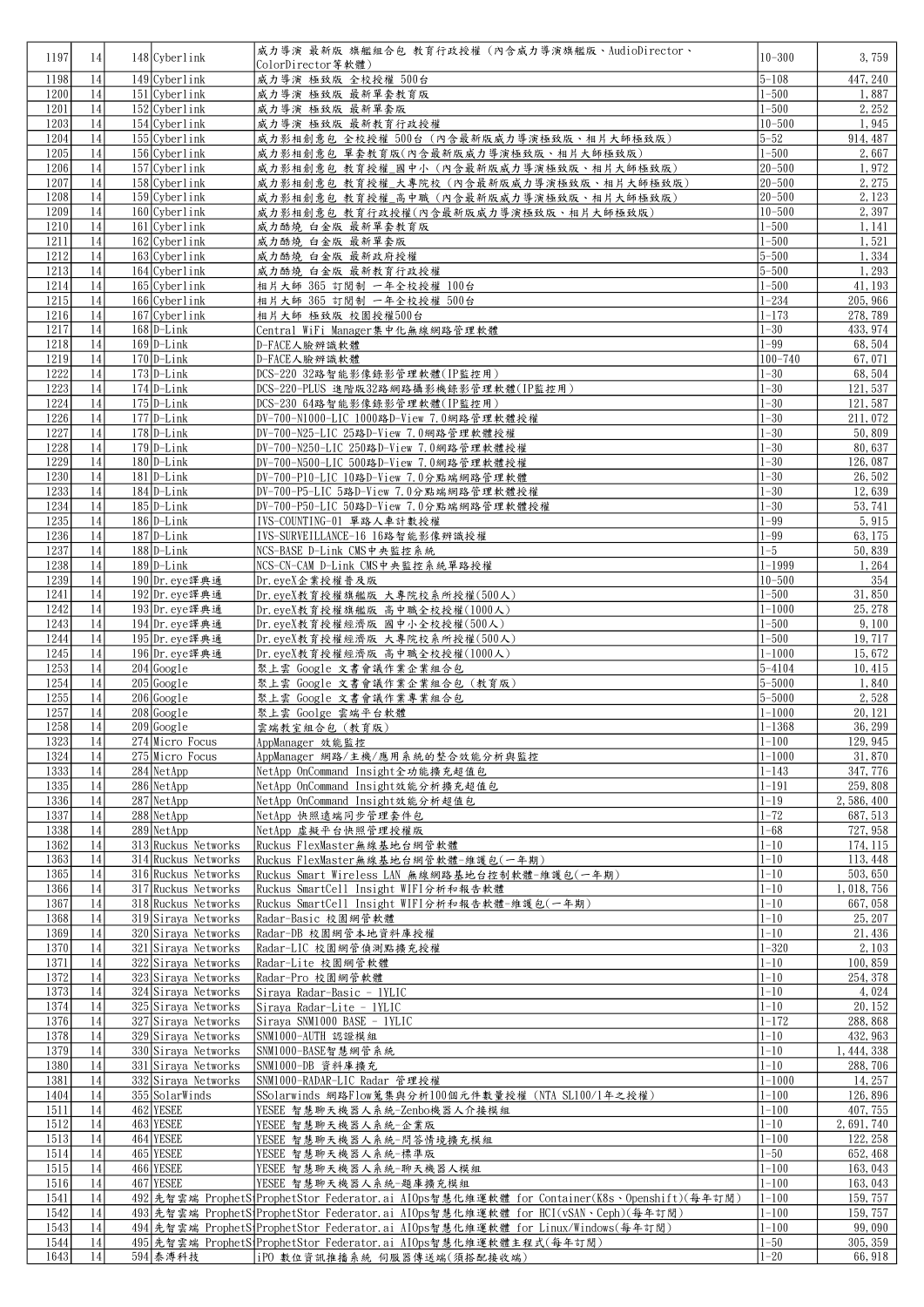|              | 14              | 597 泰溥科技                         | TOP Voice 語言學習考試系統 -- 10U授權                                                                        | $1 - 5$              | 63, 379                 |
|--------------|-----------------|----------------------------------|----------------------------------------------------------------------------------------------------|----------------------|-------------------------|
| 1646         | 14              |                                  |                                                                                                    | $1 - 5$              | 26, 473                 |
| 1647         |                 | 598 泰溥科技                         | TOPOO 行動教學課堂管理系統 -- 10U授權                                                                          |                      |                         |
| 1648         | 14              | 599 泰溥科技                         | 智慧教室互動系統-三螢幕互動版 (最低採購量2u)                                                                          | $2 - 100$            | 21, 232                 |
| 1649         | 14              | 600 泰溥科技                         | 智慧教室互動系統-雙螢幕互動版 (支援Android&Windows&iOS最低採購量2u)                                                     | $2 - 100$            | 16, 176                 |
| 1650         | 14              | 601 泰溥科技                         | 網站協同作業管理系統-單一模組                                                                                    | $1 - 10$             | 72,798                  |
| 1651         | 14              | 602 泰溥科技                         | 網站協同作業管理系統平台                                                                                       | $1 - 10$             | 145, 374                |
|              |                 |                                  |                                                                                                    |                      |                         |
| 1652         | 14              | 603 泰溥科技                         | 網路電子商務平台                                                                                           | $1 - 10$             | 978, 438                |
| 1653         | 14              | 604 泰溥科技                         | 行動影音導播系統 專業版                                                                                       | $1 - 10$             | 307, 154                |
| 1655         | 14              | 606 泰溥科技                         | 行動觀光導覽系統                                                                                           | $1 - 10$             | 977, 528                |
| 1823         | 15              | 10 CyberArk                      | 特權操作軌跡稽核系統                                                                                         | $1 - 10$             | 2,088,619               |
|              |                 |                                  |                                                                                                    |                      |                         |
| 1824         | 15              | 11 CyberArk                      | 特權操作軌跡稽核系統 (加購一年維護)                                                                                | $1 - 50$             | 373, 256                |
| 1825         | 15              | $12$ CyberArk                    | 高權限密碼備援金庫                                                                                          | $1 - 5$              | 1, 273, 913             |
| 1826         | 15              | $13$ CyberArk                    | 高權限密碼備援金庫(加購一年維護)                                                                                  | $1 - 25$             | 229, 221                |
| 1827         | 15              | 14 CyberArk                      | 高權限帳號安控系統(加購一年維護)                                                                                  | $1 - 10$             | 458, 544                |
|              | 15              | $15$ CyberArk                    |                                                                                                    | $1 - 8$              | 443,680                 |
| 1828         |                 |                                  | 高權限帳號安控系統(加購使用者授權)                                                                                 |                      |                         |
| 1829         | 15              | $16$ CyberArk                    | 高權限帳號安控系統(加購使用者授權)(一年維護)                                                                           | $1 - 40$             | 79,780                  |
| 1830         | 15              | 17 CyberArk                      | 高權限帳號安控系統(加購操作稽核軌跡紀錄)(ConcurrentSession)                                                           | $1 - 20$             | 1,775,025               |
| 1831         | 15              | 18 CyberArk                      | 高權限帳號安控系統(加購操作稽核軌跡紀錄)(ConcurrentSession/加購一年維護)                                                    | $1 - 100$            | 319, 422                |
| 1832         | 15              | 19 CyberArk                      | 高權限帳號安控系統(加購操作稽核軌跡紀錄)(PerOS)                                                                       | $1 - 168$            | 295, 753                |
|              |                 |                                  |                                                                                                    |                      |                         |
| 1833         | 15              | $20$ CyberArk                    | 高權限帳號安控系統(加購操作稽核軌跡紀錄)(PerOS/加購一年維護)                                                                | $1 - 935$            | 53, 153                 |
| 1834         | $\overline{15}$ | 21 CyberArk                      | 高權限帳號安控系統軟體開發套件                                                                                    | $1 - 5$              | 1,326,997               |
| 1835         | 15              | $22$ CyberArk                    | 高權限帳號安控系統軟體開發套件(加購一年維護)                                                                            | $1 - 25$             | 191,001                 |
| 1866         | 15              | 53 SailPoint                     | IdentityIQ 帳號清查盤點模組 (IdentityIQ Compliance Manager)                                                | $1 - 19$             | 2,548,008               |
|              |                 |                                  |                                                                                                    |                      |                         |
| 1867         | 15              | 54 SailPoint                     | IdentityIQ 身份治理合規平台 (IdentityIQ Core Governance Platform)                                          | $1 - 5$              | 1,698,665               |
| 1868         | 15              | 55 SailPoint                     | IdentityIQ 隱私資料NAS存取合規治理模組 (IdentityIQ for NAS File Storage )                                      | $1 - 33$             | 1, 496, 441             |
| 1869         | 15              | 56 SailPoint                     | IdentityIQ 隱私資料0365存取合規治理模組 (IdentityIQ for 0365 File Storage)                                     | $1 - 33$             | 1, 496, 441             |
| 1870         | 15              | 57 SailPoint                     | IdentityIQ 隱私資料存取合規平台 (IdentityIQ File Access Manager)                                             | $1 - 31$             | 1,577,331               |
|              |                 |                                  |                                                                                                    |                      |                         |
| 1871         | 15              | 58 SailPoint                     | IdentityIQ 隱私資料檔案系統存取合規治理模組 (IdentityIQ for On-premises File Storage )                             | $ 1 - 33 $           | 1,504,530               |
|              |                 |                                  |                                                                                                    |                      |                         |
| 1872         | 15              | 59 SailPoint                     | IdentityIQ 隱私資料雲端存取合規治理模組 (IdentityIQ for Cloud File Storage                                       | $1 - 33$             | 1, 496, 441             |
| 1874         | 15              | 61 SecureKi                      | SecureKi 特權帳號側錄管理稽核平台                                                                              | $1 - 10$             | 1, 515, 672             |
| 1875         | 15              | 62 SecureKi                      | SecureKi 特權帳號側錄管理稽核平台-次年軟體保固續約                                                                     | $1 - 10$             | 303, 236                |
|              |                 |                                  |                                                                                                    |                      |                         |
| 1876         | 15              | 63 SecureKi                      | SecureKi 特權帳號側錄管理稽核授權                                                                              | $1 - 98$             | 504, 550                |
| 1878         | 15              | 65 SecureKi                      | SecureKi 行動動態密碼系統 軟體認證載具 (行動 App 軟體 Token for iOS/Android 連線授權)                                    | $1 - 100$            | 50, 455                 |
|              |                 |                                  | SecureKi 行動動態密碼系統 軟體認證載具 (行動 App 軟體 Token for iOS/Android 連線授權)-                                   |                      |                         |
| 1879         | 15              | 66 SecureKi                      | 次年軟體保固續約                                                                                           | $1 - 100$            | 10,010                  |
|              |                 |                                  |                                                                                                    |                      |                         |
| 1895         | 15 <sup>1</sup> | 82 UGuard                        | UVM-1000 網路流量軌跡管理                                                                                  | $1 - 9$              | 571, 587                |
| 1896         | 15              | 83 UGuard                        | UVM-3000 網路流量軌跡管理                                                                                  | $1-9$                | 1, 215, 510             |
|              |                 |                                  | WiNOC 2016 iTaiwan單一認證中心介接模組- 對250可管理設備及2500線上使用者一年軟體升級保                                           |                      |                         |
| 1899         | 15              | 86 YesTurnkey                    | 周                                                                                                  | $1 - 25$             | 57,027                  |
|              |                 |                                  |                                                                                                    |                      |                         |
| 1905         | 15              | 92 全球系統整合股份有GKP 運維管理平台           |                                                                                                    | $11 - 50$            | 43, 994                 |
| 1906         | 15              |                                  | 93 全球系統整合股份有運維管理平台 GKP一年維護合約(含軟體升級)                                                                | $11 - 50$            | 8, 165                  |
|              |                 |                                  | CPS Systems UAP新一代維運稽核與風險控制系統 最新進階功能版-協定代理模組10台主機授權使                                               |                      |                         |
|              |                 |                                  |                                                                                                    |                      |                         |
| 1962         | 15              | 149 希比思系統股份有限                    |                                                                                                    | $1 - 50$             | 96, 158                 |
|              |                 |                                  | 用                                                                                                  |                      |                         |
| 1963         | 15              |                                  | CPS Systems UAP新一代維運稽核與風險控制系統 最新進階功能版-應用發佈模組10台主機授權使                                               |                      |                         |
|              |                 | 150 希比思系統股份有門                    | 用                                                                                                  | $1 - 50$             | 282, 204                |
| 1964         | 15              |                                  | 151 希比思系統股份有限CPS Systems UAP新一代維運稽核與風險控制系統 最新進階功能版-系統主程式10台主機授權使用                                  | $1 - 50$             | 524, 874                |
|              |                 |                                  |                                                                                                    |                      |                         |
| 1965         | 15              |                                  | 152 希比思系統股份有限CPS Systems 維運稽核與風險控制系統 最新進階功能版-維護更新模組                                                | $1 - 50$             | 55, 713                 |
| 1966         | 15              |                                  | 153 希比思系統股份有閇CPS Systems 維運稽核與風險控制系統 最新進階功能版-認證模組                                                  | $1 - 500$            | 1,719                   |
| 1970         | 15 <sup>1</sup> | 157 飛幕科技                         | IT 資源管理與網路安全防護系統(提供IPV4& IPV6偵測、封鎖) - 適用 一個C -Class管理                                              | $1 - 10$             | 268, 959                |
|              |                 |                                  | IT 資源管理與網路安全防護系統年度升級程式(提供IPV4& IPV6偵測、封鎖) - 適用 50 IP                                               |                      |                         |
| 1971         | 15              | 158 飛幕科技                         | 管理                                                                                                 | $1 - 10$             | 37,867                  |
|              |                 |                                  |                                                                                                    |                      |                         |
| 1973         | 15              | 160 飛幕科技                         | MaxPro - IP 管理與事件地圖整合監控中心 - 100 IP                                                                 | $1 - 10$             | 318, 605                |
| 1974         | 15              | 161 飛幕科技                         | MaxPro - IP 管理與事件地圖整合監控中心 - 50 IP                                                                  | $1 - 30$             | 126, 694                |
| 1975         | 15              | 162 飛幕科技                         | MaxPro - IP 管理與事件地圖整合監控中心年度升級程式 - 100 IP                                                           | $1 - 10$             | 64, 980                 |
| 1977         | 15              | 164 飛幕科技                         | 設備監控管理系統 - 管理 100 台設備                                                                              | $1 - 10$             | 160,768                 |
| 1978         | 15              | 165 飛幕科技                         | 設備監控管理系統 - 管理 100 台設備 一年使用                                                                         | $1 - 10$             | 79,070                  |
|              |                 |                                  |                                                                                                    |                      |                         |
| 1979         | 15              | 166 飛幕科技                         | 設備監控管理系統 - 管理 100 台設備年度升級程式                                                                        | $1 - 10$             | 39,636                  |
| 1980         | 15              | 167 飛幕科技                         | 設備監控管理系統 - 管理 200 台設備                                                                              | $1 - 10$             | 359, 960                |
| 1982         | 15              | 169 飛幕科技                         | 設備監控管理系統 - 管理 200 台設備年度升級程式                                                                        | $1 - 10$             | 80, 182                 |
| 1983         | 16              | 1410 Networks Inc.               | aGALAXY TPS 報表系統                                                                                   | $1 - 10$             | 1, 213, 327             |
| 1984         | 16              |                                  |                                                                                                    | $1 - 10$             | 758, 342                |
|              |                 |                                  | 2 A10 Networks Inc. Harmony ADC 報表系統                                                               |                      |                         |
| 1985         | 16              |                                  | 3 A10 Networks Inc. vThunder SSL Insight (加值模組)                                                    | $1 - 10$             | 792, 578                |
| 1986         | 16 <sup>1</sup> |                                  | 4 A10 Networks Inc. vThunder TPS-1Gbps DDoS攻擊防護系統                                                  | $1 - 10$             | 1, 585, 298             |
| 1988         | 16              |                                  | 6 A10 Networks Inc. vThunder TPS-5Gbps DDoS攻擊防護系統                                                  | $1 - 10$             | 3, 963, 458             |
| 1989         | 16              |                                  | 7 Al0 Networks Inc. vThunder-1Gbps throughput software ADC                                         | $1 - 10$             | 1, 732, 942             |
|              |                 |                                  |                                                                                                    |                      |                         |
| 1990         | 16              |                                  | 8 All Networks Inc. vThunder-200Mbps throughput software ADC                                       | $1 - 10$             | 1, 155, 248             |
| 1991         | 16              |                                  | $9$ A10 Networks Inc. vThunder-4Gbps throughput software ADC                                       | $1 - 10$             | 2, 310, 637             |
| 1992         | 16              |                                  | 10 A10 Networks Inc. vThunder-8Gbps throughput software ADC                                        | $1 - 10$             | 3, 467, 017             |
| 1993         | 16              | 11 ARISTA                        | Arista WIPS Server License +10 Sensor SAAS 一年使用權                                                   | $1 - 50$             | 606, 673                |
| 1999         | 16 <sup>1</sup> | 17 Check Point                   | Check Point Firewall(防火牆)一年軟體授權-2 Core                                                             | $1 - 203$            | 244,590                 |
|              |                 |                                  |                                                                                                    |                      |                         |
| 2000         | 16              | 18 Check Point                   | Check Point Firewall(防火牆)一年軟體授權-For Small-size packages (續約)                                       | $1 - 387$            | 128, 413                |
| 2001         | 16              | 19 Check Point                   | Check Point IPS(入侵偵測防護)一年軟體授權-For High-end packages                                                | $1 - 51$             | 969, 565                |
| 2002         | 16              | 20 Check Point                   | Check Point IPS(入侵偵測防護)一年軟體授權-For Mid-size packages                                                | $1 - 77$             | 646,006                 |
| 2003         | 16              | 21 Check Point                   | Check Point IPS(入侵偵測防護)一年軟體授權-For Small-size packages                                              | $1 - 154$            | 322, 447                |
| 2004         | 16              |                                  |                                                                                                    | $1 - 85$             |                         |
|              |                 | 22 Check Point                   | Check Point 新世代威脅防護組合(NGTP)一年軟體授權-2 Core                                                           |                      | 579, 778                |
| 2005         | 16              | 23 Check Point                   | Check Point 新世代威脅防護組合(NGTP)一年軟體授權-4 Core                                                           | $1 - 42$             | 1, 176, 643             |
| 2006         | 16 <sup>1</sup> | 24 Check Point                   | Check Point 新世代威脅防護組合(NGTP)一年軟體授權-8 Core                                                           | $1 - 17$             | 2, 850, 354             |
| 2007         | 16              | 25 Check Point                   | Check Point 新世代威脅防護組合(NGTP)一年軟體授權-For High-end packages(續約)                                        | $1 - 68$             | 731, 749                |
| 2008         | 16              |                                  |                                                                                                    | $1 - 88$             |                         |
|              |                 | 26 Check Point                   | Check Point 新世代威脅防護組合(NGTP)一年軟體授權-For Mid-size packages(續約)                                        |                      | 564, 307                |
| 2009         | 16 <sup>1</sup> | 27 Check Point                   | Check Point 新世代威脅防護組合(NGTP)一年軟體授權-For Small-size packages(續約)                                      | $1 - 368$            | 134, 884                |
| 2010<br>2011 | 16<br>16        | 28 Check Point<br>29 Check Point | Check Point 新世代進階威脅防護暨威脅萃取組合(NGTX)一年軟體授權-2 Core<br>Check Point 新世代進階威脅防護暨威脅萃取組合(NGTX)一年軟體授權-4 Core | $1 - 59$<br>$1 - 34$ | 834, 580<br>1, 453, 994 |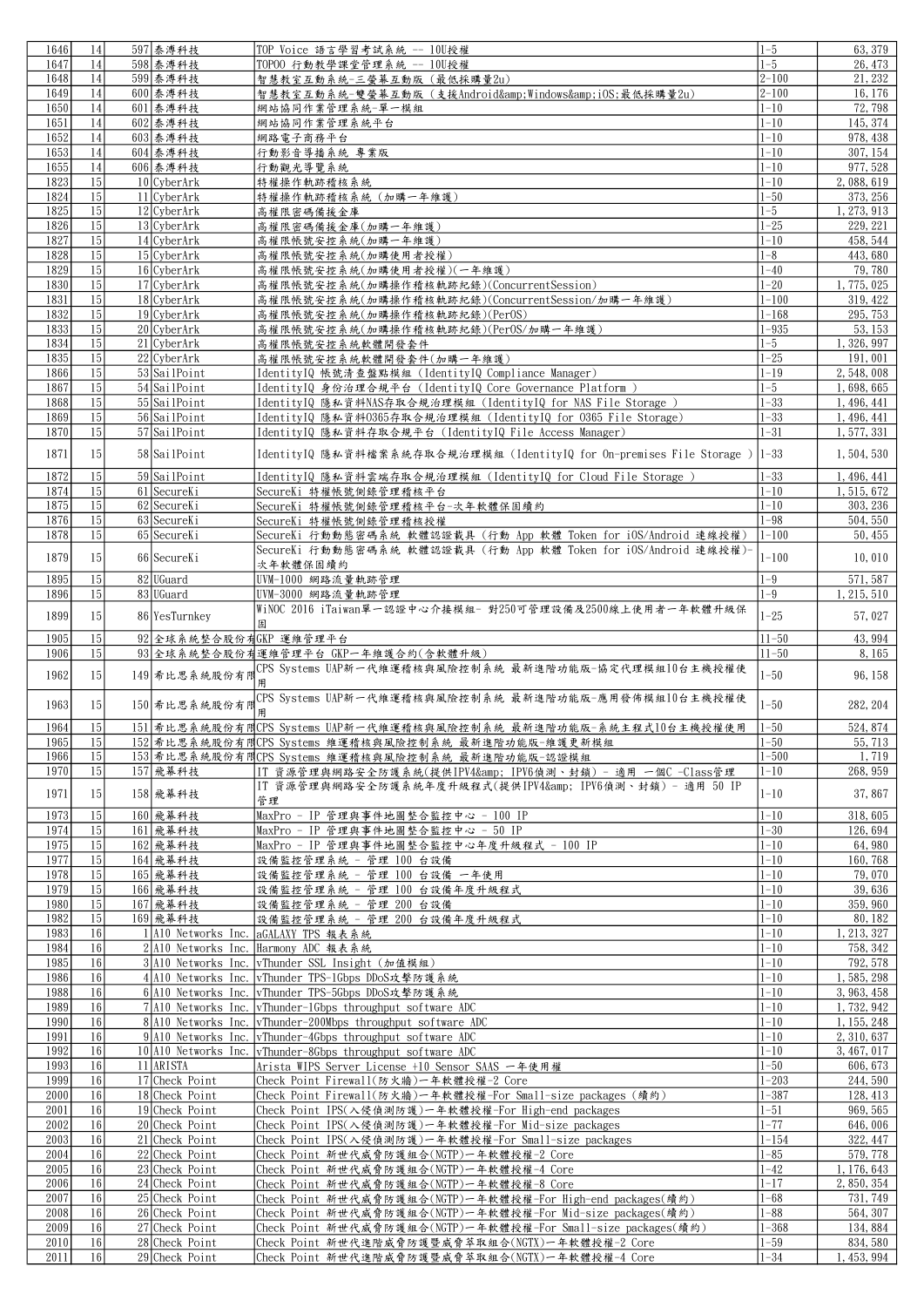| 2012         | 16                    | 30 Check Point               | Check Point 新世代進階威脅防護暨威脅萃取組合(NGTX)一年軟體授權-8 Core                                                    | $1 - 13$             | 3,746,107            |
|--------------|-----------------------|------------------------------|----------------------------------------------------------------------------------------------------|----------------------|----------------------|
| 2013         | 16 <sup>1</sup>       | 31 Check Point               | Check Point 新世代進階威脅防護暨威脅萃取組合(NGTX)一年軟體授權-For High-end<br>packages(續約)                              | $1 - 46$             | 1,066,633            |
| 2014         | 16                    | 32 Check Point               | Check Point 新世代進階威脅防護暨威脅萃取組合(NGTX)一年軟體授權-For Mid-size<br>packages(續約)                              | $1 - 59$             | 831, 244             |
| 2015         | 16                    | 33 Check Point               | Check Point 新世代進階威脅防護暨威脅萃取組合(NGTX)一年軟體授權-For Small-size<br>packages(續約)                            | $1 - 242$            | 205, 662             |
| 2016         | 16                    | 34 Check Point               | Check Point 管理、事件分析及報表一年軟體授權(管理5台 Gateways)                                                        | $1 - 148$            | 335, 086             |
| 2017         | 16                    | 35 Check Point               | Check Point 虚擬環境防護威脅防護組合(NGTP)-CloudGuard 一年軟體授權(2 virtual core)                                   | $1 - 184$            | 270, 374             |
| 2018         | 16                    | 36 Check Point               | Check Point 虛擬環境防護進階威脅防護暨威脅萃取組合(NGTX)-CloudGuard 一年軟體授權(2<br>virtual core)                         | $1 - 151$            | 328, 514             |
| 2019         | 16                    | 37 Check Point               | Check Point 資安報表或合規檢測一年軟體授權                                                                        | $1 - 247$            | 201, 112             |
| 2020         | 16                    | 38 Check Point               | Check Point虚擬環境防護組合 (CloudGuard for VM Ware NSX) 一年軟體授權                                            | $1 - 246$            | 202, 123             |
| 2021         | 16                    | 39 Cisco Systems             | 思科Firepower新世代虚擬防火牆, 一年使用授權                                                                        | $1 - 50$             | 565, 875             |
| 2022         | 16                    | 40 Cisco Systems             | 思科惡意程式連結保護傘 50U, 一年使用授權                                                                            | $5 - 274$            | 181,648              |
| 2023         | 16                    | 41 Cisco Systems             | 思科新世代防火牆中央管理系統 25 devices, 一年使用授權                                                                  | $1 - 100$            | 495,096              |
| 2028         | 16                    | 46 Darktrace                 | Darktrace人工智慧網路阻擋模組-需搭配企業免疫系統購買 (1平台/1年授權) - 500 devices                                           | $1 - 116$            | 428, 018             |
| 2029         | 16                    | 47 Darktrace                 | Darktrace企業免疫系統-視覺化安全分析平台(1平台/1年授權) - 1000 devices                                                 | $1 - 34$             | 1, 426, 845          |
| 2030         | 16                    | 48 Darktrace                 | Darktrace企業免疫系統-視覺化安全分析平台(1平台/1年授權) - 500 devices                                                  | $1 - 54$             | 917, 240             |
| 2036         | 16                    | 54 DECISION                  | Central Management System(CMS)一年軟體版本升級                                                             | $1 - 100$            | 184,530              |
| 2037         | 16                    | 55 DECISION                  | Cyber Forensic System(CFS)50人版(含一年免費軟體版本升級)                                                        | $1 - 200$            | 204, 550             |
| 2038         | 16                    | 56 DECISION                  | Cyber Forensic System(CFS)50人版一年軟體版本升級                                                             | $1 - 400$            | 30,030               |
| 2039         | 16                    | 57 DECISION                  | Data Retention Management System(DRMS)-10                                                          | $1 - 50$             | 631, 446             |
| 2040         | 16                    | 58 DECISION                  | Data Retention Management System(DRMS)-10一年軟體版本升級                                                  | $1 - 100$            | 74, 216              |
| 2041         | 16                    | 59 DECISION                  | ED-SSL網路加密封包透視系統(含一年免費軟體版本維護)                                                                      | $1 - 20$             | 338, 220             |
| 2043<br>2044 | 16<br>16              | 61 DECISION<br>62 DECISION   | Forensics E-Detective(FED)網路封包解譯鑑識系統(含一年免費軟體版本維護)                                                  | $1 - 30$<br>$1 - 60$ | 422, 649             |
| 2045         | 16                    | 63 DECISION                  | Forensics E-Detective(FED)網路封包解譯鑑識系統一年軟體版本維護                                                       | $1 - 30$             | 63, 195<br>99,798    |
| 2046         | 16                    | 64 DECISION                  | Forensics Investigation Toolkit(FIT)(含一年免費軟體版本升級)<br>Forensics Investigation Toolkit(FIT)一年軟體版本升級  | $1 - 60$             | 14,965               |
| 2047         | 16                    | 65 DECISION                  |                                                                                                    | $1 - 30$             |                      |
| 2048         | 16                    | 66 DECISION                  | Network Investigation Toolkit(NIT)(含一年免費軟體版本升級)<br>Network Investigation Toolkit(NIT)一年軟體版本升級      | $1 - 60$             | 671, 385<br>99, 292  |
|              |                       |                              | FireEye Web Threat Prevention NXES (網路進階威脅防護)一年虛擬主機軟體授權 (網路流量                                      |                      |                      |
| 2061         | 16                    | 79 FireEye                   | $50Mbs$ )                                                                                          | $1 - 2$              | 574, 115             |
| 2062         | 16 <sup>1</sup>       | 80 FireEye                   | FireEye Web Threat Prevention NXES (網路進階威脅防護)一年虛擬主機軟體授權 (網路流量<br>$50Mbs$ )                         | $3-5$                | 561, 919             |
| 2064         | 16                    | 82 Forcepoint                | Forcepoint Stonesoft 軟體次世代防火牆使用授權 (1 CPU CORE/1年授權)                                                | $1 - 200$            | 161, 173             |
| 2065         | 16                    | 83 Forcepoint                | Forcepoint 資訊安全防護授權(上網安全防護、電子郵件安全防護過濾、閘道資料外洩保護、端                                                   | $1 - 600$            | 80, 283              |
|              |                       |                              | 點資料外洩保護,模組四選一) (25人/1年授權)<br>Forcepoint 資訊安全防護系統擴充模組 (WEB資料外洩防護/電子郵件資料外洩防護/WEB雲端沙箱                 |                      |                      |
| 2066         | 16                    | 84 Forcepoint                | /Email雲端沙箱,功能四選一) (25人/1年授權)                                                                       | $1 - 1200$           | 35, 794              |
| 2072         | 16                    | 90 Fortinet                  | Fortinet 標準版資安防護系統 一年授權                                                                            | $1 - 100$            | 282, 709             |
| 2073         | 16                    | 91 Fortinet                  | Fortinet 標準版資安防護系統 防護升級模組 一年授權                                                                     | $1 - 100$            | 181, 597             |
| 2074         | 16                    | 92 Fortinet                  | Fortinet 高階版資安防護系統 一年授權                                                                            | $1 - 100$            | 484, 933             |
| 2075         | 16                    | 93 Fortinet                  | Fortinet 高階版資安防護系統 防護升級模組 一年授權                                                                     | $1 - 100$            | 363, 599             |
| 2078         | 16                    | 96 Gigamon                   | Gigamon Adaptive Packet Filtering                                                                  | $1 - 10$             | 337, 968             |
| 2079         | 16<br>16              | 97 Gigamon                   | Gigamon Application Session Filtering feature                                                      | $1 - 10$             | 211, 577             |
| 2080         |                       | 98 Gigamon                   | Gigamon De-Duplication                                                                             | $1 - 10$             | 337, 968             |
| 2081<br>2082 | 16 <sup> </sup><br>16 | 99 Gigamon<br>$100$ Gigamon  | Gigamon Header Stripping<br>Gigamon license combo, includes Slicing, Masking, Source Port features | $1 - 10$<br>$1 - 10$ | 201, 466<br>282, 305 |
| 2083         | 16                    | $101 G$ igamon               | Gigamon NetFlow Generation                                                                         | $1 - 10$             | 337, 968             |
| 2084         | 16                    | $102$ Gigamon                | Gigamon SSL Decryption                                                                             | $1 - 10$             | 406, 724             |
| 2085         | 16                    | $103$ Gigamon                | Gigamon Tunneling feature (includes ERSPAN De-Encapsulation)                                       | $1 - 10$             | 174, 206             |
| 2086         | 16                    | $104 G$ igamon               | Gigamon 中央控管流量管理軟體                                                                                 | $1 - 10$             | 909, 757             |
| 2087         | 16                    | $105$ Gigamon                | Gigamon 加密流量透視軟體授權                                                                                 | $1 - 10$             | 2, 224, 216          |
| 2088         | 16                    | $106 G$ igamon               | Gigamon 專業版 一年續約授權                                                                                 | $1 - 10$             | 662, 123             |
| 2089         | 16                    | $107$ Gigamon                | Gigamon 標準版 一年續約授權                                                                                 | $1 - 10$             | 353, 640             |
| 2090         | 16                    | $108$ Gigamon                | Gigamon 虚擬化網路分析與中央控管軟體                                                                             | $1 - 10$             | 2, 911, 780          |
| 2091         | 16                    | $109$ Gigamon                | Gigamon 虚擬化網路流量管理軟體                                                                                | $1 - 10$             | 1, 819, 767          |
| 2142         | 16                    | 160 McAfee                   | McAfee Web Security Gateway 上網安全防護閘道虛擬版                                                            | 501-1000             | 1,810                |
| 2143         | 16                    | 161 PacketX                  | GRISM SDN安全防禦模組,一年維護包                                                                              | $1 - 20$             | 106,097              |
| 2146         | 16                    | $164$ PacketX                | GRISM SDN流量監測控制系統,一年軟體授權                                                                           | $1 - 20$             | 1, 213, 276          |
| 2147         | 16                    | $165$  PacketX               | GRISM 軟體定義網路監控系統 (1 pack 授權)                                                                       | $1 - 30$             | 1, 213, 276          |
| 2148         | 16                    | $166$ PacketX                | GRISM 軟體定義網路監控系統 (5 pack 授權)                                                                       | $1 - 15$             | 2, 426, 623          |
| 2149         | 16                    | $167$ PacketX                | GRISM 軟體定義網路監控系統軟體 一年授權                                                                            | $1 - 50$             | 808, 827             |
| 2150         | 16                    |                              | 168 Palo Alto Network Palo Alto Networks Panorama 管理平台 25 Devices                                  | $1 - 5$              | 440, 647             |
| 2151         | 16                    |                              | 169 Palo Alto Network Palo Alto Networks Panorama 管理平台 25 Devices一年維護更新模組                          | $1 - 5$              | 71,385               |
| 2152         | 16                    |                              | 170 Palo Alto Network Palo Alto Networks 資安防護平台(VM-100)最新中文版                                       | $1 - 5$              | 755, 477             |
| 2153         | 16                    |                              | 171 Palo Alto Network Palo Alto Networks 資安防護平台(VM-200)最新中文版                                       | $1 - 5$              | 1, 405, 460          |
| 2154         | 16                    |                              | 172 Palo Alto Network Palo Alto Networks 資安防護平台(VM-300)最新中文版                                       | $1 - 5$              | 3, 220, 226          |
| 2155         | 16                    |                              | 173 Palo Alto Network Palo Alto Networks 資安防護平台(VM-50全模組版)最新中文版                                    | $1 - 5$              | 400, 202             |
| 2156         | 16                    |                              | 174 Palo Alto Network Palo Alto Networks 資安防護平台(VM-50基本版)最新中文版                                     | $1 - 5$              | 303, 337             |
| 2157         | 16                    |                              | 175 Palo Alto Network Palo Alto Networks 資安防護平台VM-100一年維護更新模組                                      | $1 - 30$             | 109, 110             |
| 2158         | 16                    |                              | 176 Palo Alto Network Palo Alto Networks 資安防護平台VM-100一年軟體擴充授權                                      | $1 - 30$             | 189, 911             |
| 2159         | 16                    |                              | 177 Palo Alto Network Palo Alto Networks 資安防護平台VM-200一年維護更新模組                                      | $1 - 30$             | 199, 842             |
| 2160         | 16                    |                              | 178 Palo Alto Network Palo Alto Networks 資安防護平台VM-200一年軟體擴充授權                                      | $1 - 30$             | 356, 106             |
| 2161         | 16                    |                              | 179 Palo Alto Network Palo Alto Networks 資安防護平台VM-300一年維護更新模組                                      | $1 - 30$             | 432, 916             |
| 2162<br>2187 | 16<br>16              |                              | 180 Palo Alto Network Palo Alto Networks 資安防護平台VM-300一年軟體擴充授權                                      | $1 - 30$<br>$1 - 5$  | 820, 543             |
| 2188         | 16                    | $205$ Sophos<br>$206$ Sophos | Sophos iView 網路安全智能檢視 一年授權                                                                         | $1 - 100$            | 51, 567<br>171, 284  |
| 2189         | 16                    | $207$ Sophos                 | Sophos 標準版同步安全防護防火牆 500Mbps 一年授權<br>Sophos 標準版同步安全防護防火牆 500Mbps 一年續約授權                             | $1 - 100$            | 128, 453             |
| 2190         | 16                    | $208$ Sophos                 | Sophos 標準版同步安全防護防火牆 頻寬提升授權 1Gbps 一年授權                                                              | $1 - 100$            | 274, 055             |
| 2191         | 16                    | $209$ Sophos                 | Sophos 虚擬網路防火牆                                                                                     | $1 - 100$            | 29, 434              |
| 2192         | 16                    | $210$ Sophos                 | Sophos 虚擬網路防火牆 一年續約授權                                                                              | $1 - 100$            | 19, 444              |
|              |                       |                              |                                                                                                    |                      |                      |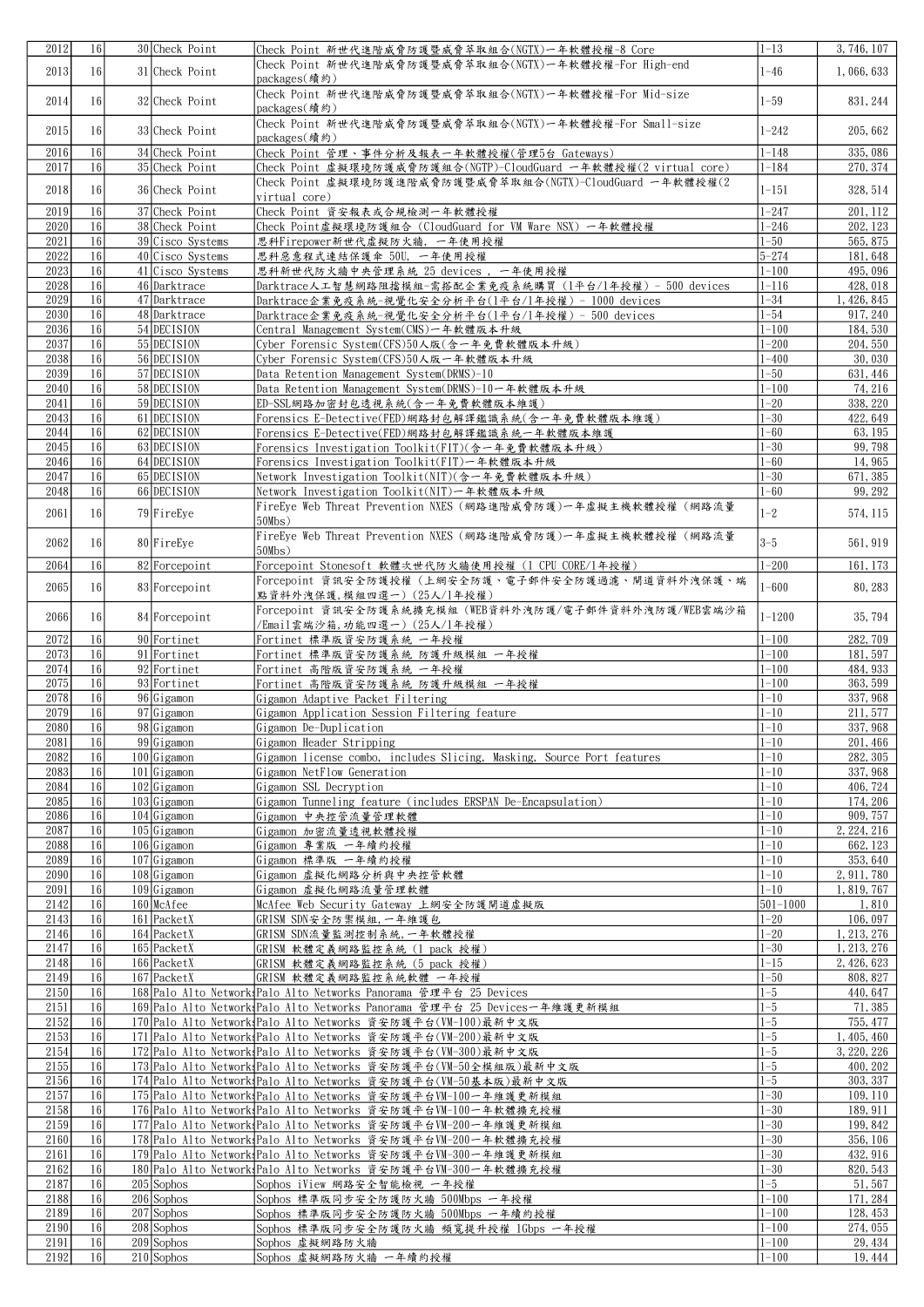| 2193 | 16 | $211$ Sophos           |                                                                                    | $1 - 24$        | 2, 038, 119 |
|------|----|------------------------|------------------------------------------------------------------------------------|-----------------|-------------|
|      |    |                        | Sophos 進階威脅防護防火牆 2Gbps                                                             |                 |             |
| 2194 | 16 | $212$ Sophos           | Sophos 進階威脅防護防火牆 2Gbps 一年續約授權                                                      | $1 - 30$        | 1,630,536   |
| 2195 | 16 | $213$ Sophos           | Sophos 進階威脅防護防火牆 頻寬提升授權 1Gbps                                                      | $1 - 40$        | 1, 216, 279 |
| 2196 | 16 | $214$ Sophos           | Sophos 進階版同步安全防護防火牆 500Mbps 一年授權                                                   | $1 - 100$       | 376, 744    |
|      |    |                        |                                                                                    |                 |             |
| 2197 | 16 | $215$ Sophos           | Sophos 進階版同步安全防護防火牆 500Mbps 一年續約授權                                                 | $1 - 100$       | 282, 609    |
| 2198 | 16 | $216$ Sophos           | Sophos 進階版同步安全防護防火牆 頻寬提升授權 1Gbps 一年授權                                              | $1 - 82$        | 602, 932    |
| 2202 | 16 | 220 UGuard             | AL-1008V 線路負載均衡器                                                                   | $1 - 9$         | 2, 377, 209 |
| 2204 | 16 | 222 UGuard             | TBS 威脅情報服務                                                                         | $1 - 9$         | 169, 766    |
|      |    |                        |                                                                                    |                 |             |
| 2207 | 16 | 225 YESEE              | SDN智慧網路管理系統-Traffic A-網路使用權限功能 Access Control 系統                                   | $1 - 10$        | 1, 223, 464 |
|      |    |                        | SDN智慧網路管理系統-Traffic A-網路使用權限功能 Access Control 系統- Access Control 控                 |                 |             |
| 2208 | 16 | 226 YESEE              | 制用戶數量模組                                                                            | $1 - 100$       | 86, 367     |
|      |    |                        |                                                                                    |                 |             |
| 2209 | 16 | 227 YESEE              | SDN智慧網路管理系統-Traffic A-網路使用權限功能 Access Control 系統-BYPASS功能模組                        | $1 - 10$        | 358, 813    |
| 2210 | 16 | 228 YESEE              | SDN智慧網路管理系統-Traffic A-網路使用權限功能 Access Control 系統-HA功能模組                            | $1 - 10$        | 122, 258    |
| 2211 | 16 | 229 YESEE              | SDN智慧網路管理系統-Traffic A-網路使用權限功能 Access Control 系統-Redundant模組                       | $1 - 10$        | 122, 258    |
|      |    |                        | SDN智慧網路管理系統-Traffic A-網路使用權限功能 Access Control 系統-控制接入認証用戶模                         |                 |             |
| 2212 | 16 | 230 YESEE              |                                                                                    | $1 - 10$        | 978, 752    |
|      |    |                        | 組                                                                                  |                 |             |
|      |    |                        | SDN智慧網路管理系統-Traffic A-網路使用權限功能 Access Control 系統-控制開放流交換機數                         |                 |             |
| 2213 | 16 | 231 YESEE              | 量模組                                                                                | $1 - 100$       | 43, 134     |
| 2214 | 16 | 232 YESEE              |                                                                                    | $1 - 10$        | 407, 755    |
|      |    |                        | SDN智慧網路管理系統-Traffic C-流量複製系統                                                       |                 |             |
| 2215 | 16 | 233 YESEE              | SDN智慧網路管理系統-Traffic C-流量複製系統-HA模組                                                  | $1 - 10$        | 122, 258    |
| 2216 | 16 | 234 YESEE              | SDN智慧網路管理系統-Traffic C-流量複製系統-控制交換機數量模組。                                            | $1 - 100$       | 43, 134     |
| 2217 | 16 | 235 YESEE              | SDN智慧網路管理系統-Traffic C-流量複製系統-控制開放流交換機數量模組。                                         | $1 - 100$       | 43, 134     |
|      |    |                        |                                                                                    |                 |             |
| 2218 | 16 | 236 YESEE              | SDN智慧網路管理系統-Traffic Q-網路頻寬使用效能管理QoS系統                                              | $1 - 10$        | 391, 442    |
| 2219 | 16 | 237 YESEE              | SDN智慧網路管理系統-Traffic Q-網路頻寬使用效能管理QoS系統-BYPASS功能模組                                   | $1 - 10$        | 358, 813    |
| 2220 | 16 | 238 YESEE              | SDN智慧網路管理系統-Traffic Q-網路頻寬使用效能管理QoS系統-HA功能模組                                       | $1 - 10$        | 122, 258    |
|      |    |                        |                                                                                    |                 |             |
| 2221 | 16 | 239 YESEE              | SDN智慧網路管理系統-Traffic Q-網路頻寬使用效能管理QoS系統-Redundant模組                                  | $1 - 10$        | 122, 258    |
| 2222 | 16 | 240 YESEE              | SDN智慧網路管理系統-Traffic Q-網路頻寬使用效能管理QoS系統-控制用戶數量模組                                     | $1 - 100$       | 86, 367     |
| 2223 | 16 | 241 YESEE              | SDN智慧網路管理系統-Traffic Q-網路頻寬使用效能管理QoS系統-控制用戶頻寬數量模組                                   | $1 - 100$       | 43, 074     |
| 2224 | 16 | 242 YESEE              | SDN智慧網路管理系統-Traffic Q-網路頻寬使用效能管理QoS系統-控制開放流交換機數量模組                                 | $1 - 100$       | 43, 134     |
|      |    |                        |                                                                                    |                 |             |
| 2225 | 16 | 243 YESEE              | SDN智慧網路管理系統-Traffic S-智慧分流 Service chain 系統                                        | $1 - 10$        | 1, 305, 035 |
| 2226 | 16 | 244 YESEE              | SDN智慧網路管理系統-Traffic S-智慧分流 Service chain 系統-By Pass模組                              | $1 - 10$        | 358, 813    |
| 2227 | 16 | 245 YESEE              | SDN智慧網路管理系統-Traffic S-智慧分流 Service chain 系統-HA 功能模組                                | $1 - 10$        | 122, 258    |
|      |    |                        |                                                                                    |                 |             |
| 2228 | 16 | 246 YESEE              | SDN智慧網路管理系統-Traffic S-智慧分流 Service chain 系統-Load balance 功能模組                      | $1 - 10$        | 546, 427    |
| 2229 | 16 | 247 YESEE              | SDN智慧網路管理系統-Traffic S-智慧分流 Service chain 系統-Redundant模組                            | $1 - 10$        | 122, 258    |
| 2230 | 16 | 248 YESEE              | SDN智慧網路管理系統-Traffic S-智慧分流 Service chain 系統-控制開放流交換機數量模組                           | $1 - 100$       | 43, 134     |
|      |    |                        |                                                                                    |                 |             |
| 2231 | 16 | 249 YESEE              | SDN智慧網路管理系統-Traffic S-智慧分流 Service chain 系統-服務鏈政策數量支援模組                            | $1 - 100$       | 277, 243    |
| 2232 | 16 | 250 YESEE              | SDN智慧網路管理系統-Traffic S-智慧分流 Service chain 系統-白名單功能模組                                | $1 - 10$        | 150,808     |
| 2233 | 16 | 251 YESEE              | SDN智慧網路管理系統-Traffic S-智慧分流 Service chain 系統-黑名單功能模組                                | $1 - 10$        | 150,808     |
| 2234 | 16 | 252 YESEE              |                                                                                    | $1 - 10$        | 978, 752    |
|      |    |                        | YESEE SDN 智慧網路管理系統 企業版                                                             |                 |             |
| 2235 | 16 | 253 YESEE              | YESEE SDN 智慧網路管理系統 標準版                                                             | $1 - 10$        | 293, 556    |
| 2236 | 16 | 254 YESEE              | 越世SDN支援Container管理軟體-Traffic Container 1U軟體定義網路Container分流系統                       | $1 - 10$        | 1, 339, 697 |
| 2237 | 16 | 255 YESEE              | 越世SDN支援Container管理軟體-Traffic Container 1U軟體定義網路Container分流系統/1U                    | $1 - 100$       | 7,927       |
|      |    |                        |                                                                                    |                 |             |
| 2238 | 16 | 256 YESEE              | 越世SDN支援NFV管理軟體-Traffic NFV 1U軟體定義網路NFV分流/VM                                        | $1 - 100$       | 134, 762    |
| 2239 | 16 | 257 YESEE              | 越世SDN支援NFV管理軟體-Traffic NFV 1U軟體定義網路NFV分流系統                                         | $1 - 10$        | 1, 181, 153 |
| 2254 | 16 | 272 全球系統整合股份有GSI上網行為管理 |                                                                                    | $\sqrt{51-500}$ | 4,611       |
|      |    |                        |                                                                                    |                 |             |
| 2255 | 16 |                        | 273 全球系统整合股份有URL 统計分析 網路服務 統計分析 IP/帳號/MAC 統計分析 行為記錄分析 阻斷記錄分析                       | $10 - 300$      | 76, 365     |
| 2256 | 16 |                        | 274 卡巴斯基 Kaspersk 卡巴斯基 反攻擊防護系統 Kaspersky Anti Targeted Attack (含中控管理平台)            | $1 - 5$         | 2, 972, 679 |
| 2292 | 16 |                        | 310 趨勢科技股份有限公Deep Discovery Analyzer 動態分析系統                                        | $1 - 10$        | 1, 419, 523 |
| 2293 | 16 |                        | 311 趨勢科技股份有限公Deep Discovery Analyzer 動態分析系統一年更新授權                                  | $1 - 10$        | 466, 034    |
|      |    |                        |                                                                                    |                 |             |
| 2295 | 16 |                        | 313 趨勢科技股份有限公Enterprise Security for Gateways 閘道安全套件一年更新授權                         | $5 - 600$       | 452         |
| 2296 | 16 |                        | 314 趨勢科技股份有限公趨勢社交工程攻擊防護組合方案 (內含目標式攻擊與社交攻擊行為偵測分析模組)                                 | $1 - 50$        | 629, 974    |
| 2297 | 16 |                        | 315 趨勢科技股份有限公進階攻擊防禦包 100人版 - 沙盒模組                                                  | $1 - 5$         | 141, 517    |
| 2298 | 16 |                        | 316 趨勢科技股份有限公進階攻擊防禦包100人版 - 網頁模組                                                   | $1 - 5$         | 141, 517    |
|      |    |                        |                                                                                    |                 |             |
| 2299 | 16 |                        | 317 趨勢科技股份有限公進階攻擊防禦包100人版 - 郵件模組                                                   | $1 - 5$         | 141, 517    |
| 2321 | 17 | 22 Carbon Black        |                                                                                    |                 |             |
| 2322 | 17 |                        | 端點APT攻擊偵防系統(每部主機/1年授權)                                                             | $100 - 1000$    | 3,617       |
| 2323 | 17 |                        |                                                                                    |                 |             |
|      |    | 23 Check Point         | Check Point CloudGuard SaaS 一年軟體授權 (10U)                                           | $1 - 1000$      | 40,667      |
|      |    | 24 Check Point         | Check Point行動裝置進階威脅防護 SandBlast Mobile 一年軟體授權(50U)                                 | $1 - 253$       | 196, 057    |
|      |    |                        | Check Point進階持續威脅端點防護(SandBlast Agent)與端點管理方案(100臺Devices)一年軟體授                    |                 |             |
| 2324 | 17 | 25 Check Point         | 權                                                                                  | $1 - 111$       | 446, 309    |
|      |    |                        |                                                                                    |                 |             |
| 2325 | 17 | 26 Check Point         | Check Point進階持續威脅端點防護(SandBlast Agent)與端點管理方案(500臺Devices)一年軟體授                    | $1 - 26$        | 1,862,892   |
|      |    |                        | 權                                                                                  |                 |             |
| 2326 | 17 | 27 Cisco Systems       | 思科進階惡意程式防禦軟體, 三年使用授權, 500人版                                                        | $1 - 21$        | 2, 325, 430 |
| 2327 | 17 | 28 Cisco Systems       | 思科進階惡意程式防禦軟體, 三年使用授權, 50人版                                                         | $1 - 100$       | 373, 964    |
|      |    |                        |                                                                                    |                 |             |
| 2339 | 17 | 40 CounterTack         | CounterTack惡意程式獵人 250U Software 一年                                                 | $1 - 10$        | 2, 594, 287 |
| 2340 | 17 | 41 CounterTack         | CounterTack惡意程式獵人 500U Software 一年                                                 | $1 - 10$        | 3, 530, 586 |
| 2341 | 17 | 42 CounterTack         | CounterTack惡意程式獵人 新購 50U/add-on license 一年                                         | $1 - 20$        | 454, 449    |
| 2344 | 17 | 45 CyberArk            | 端末本機最高權限帳號管控(PC版)                                                                  | $1 - 500$       | 53, 153     |
|      |    |                        |                                                                                    |                 |             |
| 2345 | 17 | 46 CyberArk            | 端末本機最高權限帳號管控(PC版) (加購一年維護)                                                         | $1 - 2500$      | 9,072       |
| 2346 | 17 | 47 CyberArk            | 端末本機最高權限帳號管控(伺服器版)                                                                 | $1 - 100$       | 220, 880    |
| 2347 | 17 | 48 CyberArk            | 端末本機最高權限帳號管控(伺服器版)(加購一年維護)                                                         | $1 - 500$       | 39,839      |
|      |    |                        |                                                                                    |                 |             |
| 2350 | 17 | 51 CyCarrier           | Xensor資通安全健診系統 (100 IP/1年授權/網路惡意活動檢視/使用者端電腦惡意活動檢視/伺服                               | $1 - 105$       | 377, 654    |
|      |    |                        | 器主機惡意活動檢視)                                                                         |                 |             |
| 2366 | 17 | 67 FireEye             | FireEye End Point Threat Prevention (端點進階威脅防護)一年虛擬主機軟體授權50人版                       | $1 - 2$         | 818, 706    |
| 2367 | 17 | 68 FireEye             | FireEye End Point Threat Prevention (端點進階威脅防護)一年虛擬主機軟體授權50人版                       | $3 - 5$         | 801, 515    |
|      |    |                        |                                                                                    |                 |             |
| 2369 | 17 | 70 Fortinet            | Fortinet 物聯網安全管理系統 100台終端設備 一年授權                                                   | $1 - 51$        | 970, 475    |
| 2370 | 17 | 71 Fortinet            | Fortinet 物聯網安全管理系統升級 100台終端設備 一年授權                                                 | $1 - 100$       | 420, 425    |
| 2371 | 17 | 72 Fortinet            | Fortinet 端點(End Point)資安防護 200 Clients 一年授權                                        | $1 - 100$       | 404, 043    |
|      |    |                        |                                                                                    |                 |             |
| 2378 | 17 | 79 McAfee              | McAfee Cloud Workload Security Advanced (McAfee 伺服器安全防護包進階版)                       | $1 - 500$       | 38, 216     |
|      | 17 |                        | McAfee Complete Data Protection Advanced (McAfee 端點資料加密防護套件-進階版 一年軟體               |                 |             |
| 2380 |    | 81 McAfee              | 授權)                                                                                | $5 - 500$       | 8,388       |
|      | 17 |                        |                                                                                    |                 |             |
| 2381 |    | 82 McAfee              | McAfee Complete Endpoint Threat Protection ( McAfee 端點威脅保護軟體 - 進階版)                | $5 - 250$       | 3,547       |
| 2384 | 17 | 85 McAfee              | McAfee Endpoint Threat Defense and Response ( McAfee 端點威脅保護軟體 - 進階威脅防禦及<br>回應加購套件) | $5 - 1000$      | 2,374       |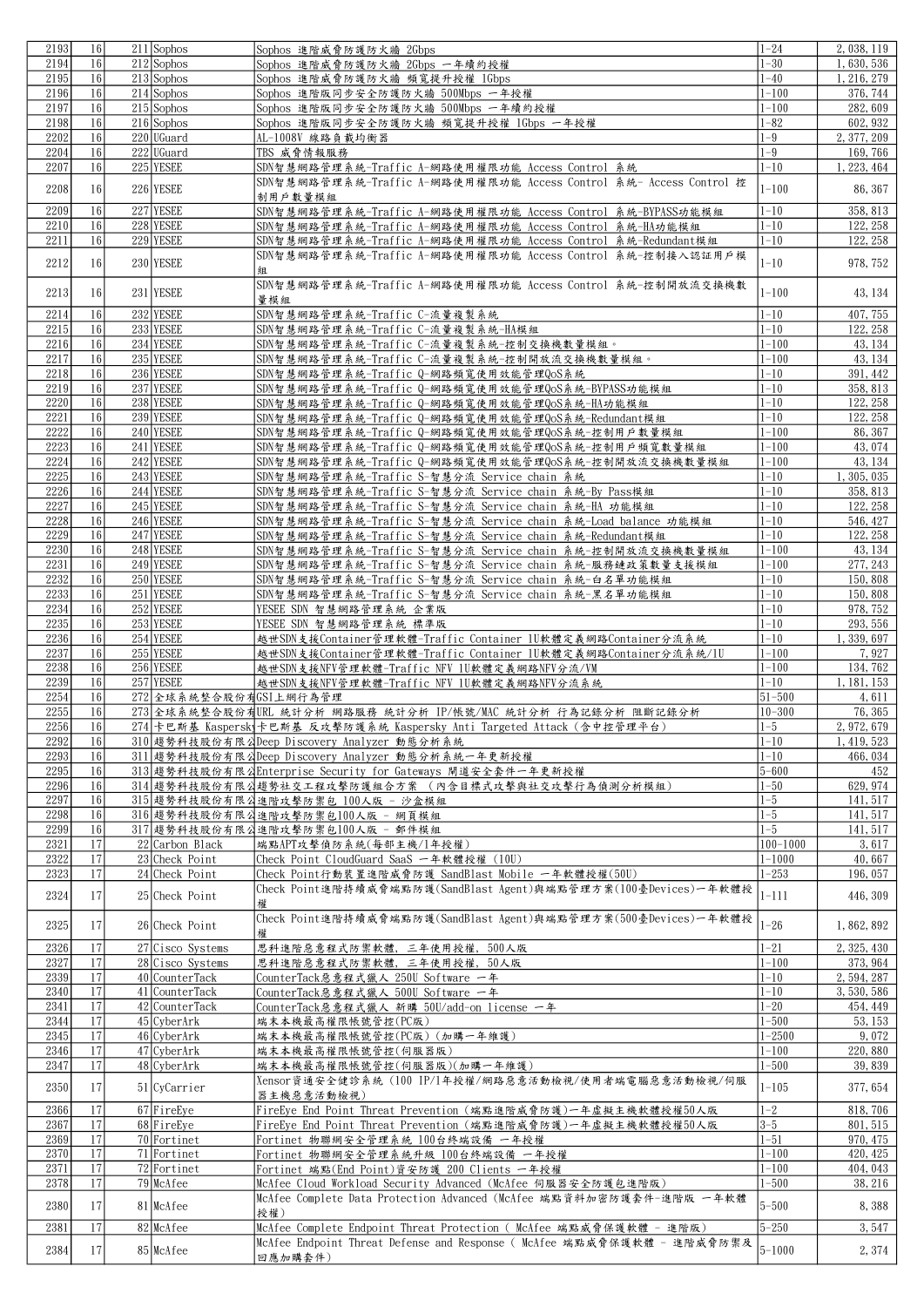| 2385         | 17              | 86 McAfee                  | McAfee Endpoint Threat Protection ( McAfee 端點威脅保護軟體 - 標準版)                                                           | $5 - 250$               | 1,761              |
|--------------|-----------------|----------------------------|----------------------------------------------------------------------------------------------------------------------|-------------------------|--------------------|
| 2388         | 17              | 89 McAfee                  | McAfee MVISION Plus (McAfee MVISION端點威脅防護軟體-進階版 一年訂閱授權)                                                              | $251 - 1000$            | 1,945              |
| 2391         | 17              | 92 McAfee                  | McAfee Policy Auditor for Servers (McAfee政策稽核-伺服器版 一年軟體授權)                                                           | $1 - 500$               | 42,004             |
|              | 17              | 93 Micro Focus             |                                                                                                                      |                         |                    |
| 2392         |                 |                            | ZENworks Asset Management 資產管理                                                                                       | $1 - 553$               | 89, 962            |
| 2393         | 17              | 94 Micro Focus             | ZENworks Configuration Management 組態管理                                                                               | $1 - 324$               | 153, 593           |
| 2394         | 17              | 95 Micro Focus             | ZENworks Endpoint Security Management 端點安全管理                                                                         | $1 - 269$               | 185,036            |
| 2395         | 17              | 96 Micro Focus             | ZENworks Patch managerment 修補管理                                                                                      | $1 - 1000$              | 31, 173            |
| 2396         | 17              |                            | 97 Palo Alto Network Palo Alto Networks 端點防護平台TRAPS(一年期)-100人版                                                       | $1 - 30$                | 505, 561           |
| 2397         | 17              |                            | 98 Palo Alto Network Palo Alto Networks 端點防護平台TRAPS(一年期)-200人版                                                       | $1 - 30$                | 1, 201, 936        |
| 2398         | 17              |                            | 99 Palo Alto Network Palo Alto Networks 端點防護平台TRAPS(一年期)-45人版                                                        | $1 - 30$                | 236, 805           |
|              |                 |                            |                                                                                                                      |                         |                    |
| 2417         | 17              | $118$ Sophos               | Sophos Central Intercept X Advanced with EDR 端點進階威脅偵測與防禦系統(1000人以下版)                                                 | $1 - 1000$              | 4,489              |
|              |                 |                            | 一年授權                                                                                                                 |                         |                    |
| 2418         | 17              | $119$ Sophos               | Sophos Central Intercept X Advanced with EDR 端點進階威脅偵測與防禦系統(1001人以上版)                                                 | $1001 - 2500$           | 3, 170             |
|              |                 |                            | 一年授權                                                                                                                 |                         |                    |
| 2419         | 17              | $120$ Sophos               | Sophos Central Intercept X Advanced 端點偵測與回應安全組合(1000人以下版) 一年授權                                                       | $1 - 1000$              | 3, 174             |
| 2420         | 17              | $121$ Sophos               | Sophos Central Intercept X Advanced 端點偵測與回應安全組合(1001人以上版) 一年授權                                                       | $1001 - 2500$           | 2, 194             |
| 2421         | 17              | $122$ Sophos               | Sophos Endpoint Exploit Prevention 漏洞利用防護軟體(1000人以下版) 一年授權                                                           | $1 - 1000$              | 2, 194             |
|              |                 |                            |                                                                                                                      |                         |                    |
| 2422         | 17              | $123$ Sophos               | Sophos Endpoint Exploit Prevention 漏洞利用防護軟體(1001人以上版) 一年授權                                                           | $1001 - 2500$           | 1,036              |
| 2423         | 17              | $124$ Sophos               | Sophos Endpoint Protection 端點防護軟體(1000人以下版)一年授權                                                                      | $1 - 1000$              | 2,816              |
| 2424         | 17              | $125$ Sophos               | Sophos Endpoint Protection 端點防護軟體(1001人以上版)一年授權                                                                      | $1001 - 2500$           | 1,173              |
| 2425         | 17              | $126$ Sophos               | Sophos InterceptX 進階端點防護軟體(1000人以下版) 一年授權                                                                            | $1 - 1000$              | 2,368              |
| 2426         | 17              | $127$ Sophos               | Sophos InterceptX 進階端點防護軟體(1001人以上版) 一年授權                                                                            | $1001 - 2500$           | 1,416              |
| 2439         | 17              | 140 中芯數據                   | Core Cloud 意圖威脅即時鑑識系統 2019 PC 標準版 (5U) 一年授權                                                                          | $1 - 300$               | 77,027             |
| 2440         | 17              | 141 中芯數據                   |                                                                                                                      | $5 - 300$               | 145,066            |
|              |                 |                            | Core Cloud 意圖威脅即時鑑識系統 2019 PC 白金版(10U)一年授權                                                                           |                         |                    |
| 2441         | 17              | 142 中芯數據                   | Core Cloud 意圖威脅即時鑑識系統 2019 Server 版 (50U) 一年授權                                                                       | $1 - 40$                | 1, 231, 446        |
| 2455         | 17              |                            | 156 卡巴斯基 Kaspersk」卡巴斯基 端點安全解決方案-標準防護版 Select - 新購 (含工作站/伺服器)                                                         | $10 - 10000$            | 1,198              |
| 2457         | 17              |                            | 158 卡巴斯基 Kaspersk 卡巴斯基 端點安全解決方案-進階防護版 Advanced - 新購 (含工作站/伺服器)                                                       | $10 - 10000$            | 1,400              |
| 2458         | 17              |                            | 159 卡巴斯基 Kaspersk 卡巴斯基 端點安全解決方案-進階防護版 Advanced - 續約 (含工作站/伺服器)                                                       | $10 - 10000$            | 1,082              |
| 2459         | 17              | $160$ 日月晶耀                 | SMR資訊安全掃描模組一年授權(100人版)                                                                                               | $1 - 20$                | 289, 687           |
| 2460         | 17              | $161$ 日月晶耀                 | USB加密模組                                                                                                              | $1 - 100$               | 1,272              |
|              | 17              |                            |                                                                                                                      |                         |                    |
| 2461         |                 | $162$ 日月晶耀                 | 神網7-IT 設備用戶端 一年軟體系統更新                                                                                                | $10 - 3000$             | 794                |
| 2462         | 17              | $163$ 日月晶耀                 | 神網7-IT設備用戶端                                                                                                          | $10 - 3000$             | 2, 164             |
| 2463         | 17              | $164$ 日月晶耀                 | 神網7-IT設備管理平台                                                                                                         | $1 - 30$                | 18, 140            |
| 2464         | 17              | $165$ 日月晶耀                 | 神網ShockWall資訊安全防護系統升級神網電腦終端防護系統最新版Client端                                                                            | $1 - 2000$              | 1,288              |
| 2465         | 17              | $166$ 日月晶耀                 | 神網維運管理系統(100人版)                                                                                                      | $1 - 20$                | 325, 379           |
| 2466         | 17              | $167$ 日月晶耀                 | 神網資訊設備管理系統Client端                                                                                                    | $ 10 - 3000 $           | 1,466              |
| 2467         | 17              | 168 日月晶耀                   | 神網資訊設備管理系統最新版Client端一年軟體系統更新(需具備Console端)                                                                            | $10 - 3000$             | 184                |
|              |                 |                            |                                                                                                                      |                         |                    |
| 2468         | 17              | $169$ 日月晶耀                 | 神網資訊設備管理系統最新版Console端                                                                                                | $1 - 35$                | 9,692              |
| 2469         | 17              | $170$ 日月晶耀                 | 神網電腦終端防護系統Client端升級專業版                                                                                               | $1 - 3000$              | 1,972              |
| 2470         | 17              | $171$ 日月晶耀                 | 神網電腦終端防護系統Client端升級版                                                                                                 | $1 - 3000$              | 1,665              |
| 2471         | 17              | 172 泰溥科技                   | TOP-PXE 群組電腦管理系統 伺服器端(離線版;含10個用戶端授權;須搭配用戶端)                                                                          | $1 - 45$                | 52,055             |
| 2489         | 17              |                            | 190 趨勢科技股份有限公Deep Security - Enterprise - per CPU (Socket) 一年更新授權                                                    | $1 - 200$               | 51,778             |
| 2490         | 17              |                            | 191 趨勢科技股份有限公Deep Security 全模組組合包server client (防毒、系統、網路模組)                                                          | $1 - 10$                | 27,639             |
| 2491         | 17              |                            | 192 趨勢科技股份有限公Deep Security全模組Server client(AV, DPI, FW, LI, IM)一年更新授權                                                | $1 - 500$               | 10, 157            |
|              |                 |                            |                                                                                                                      |                         |                    |
| 2492         | 17              |                            | 193 趨勢科技股份有限公Deep Security全模組組合包Desktop client (防毒、系統、網路模組)                                                          | $1 - 10$                | 13,797             |
| 2493         | 17              |                            | 194 趨勢科技股份有限公ESE client/server edition 最新版                                                                           | $5 - 8000$              | 2, 256             |
| 2494         | 17              |                            | 195 趨勢科技股份有限公ESE client/server 端點一年更新授權                                                                              | $5 - 8000$              | 715                |
| 2495         | 171             |                            | 196 趨勢科技股份有限公ESO趨勢防毒專家組合(含防毒授權套件包)                                                                                   | $5 - 6000$              | 3,509              |
| 2496         | 17              |                            | 197 趨勢科技股份有限公ESS full package 一年更新授權                                                                                 | $5 - 8000$              | 1,443              |
| 2497         | 17              |                            | 198 趨勢科技股份有限公ESS full package 最新版                                                                                    | $5 - 8000$              | 3,650              |
| 2498         | 17              | 199 趨勢科技股份有限公PC-cillin 最新版 |                                                                                                                      | $5 - 3000$              | 339                |
|              |                 |                            |                                                                                                                      |                         |                    |
| 2499         | 17              |                            |                                                                                                                      |                         |                    |
| 2501         | 17              |                            | 200 趨勢科技股份有限公PC-cillin 最新版一年軟體更新授權                                                                                   | $5 - 3000$              | 145                |
| 2502         | 17              |                            | 202 趨勢科技股份有限公Trend Micro Education Suite 大專院校防毒組合包全校授權一年軟體更新授權                                                       | $1 - 5$                 | 215, 233           |
| 2503         |                 |                            | 203 趨勢科技股份有限公Trend Micro Education Suite大專院校單項產品全校授權                                                                 | $1 - 5$                 | 57, 598            |
|              | 17              |                            | 204 趨勢科技股份有限公Trend Micro Education Suite高中職單項產品全校授權                                                                  | $1 - 5$                 | 15,768             |
| 2504         | 17              |                            | 205 趨勢科技股份有限公端點安全附加模組最新版 Data Loss Prevention(DLP)                                                                   | $5 - 3000$              | 2,657              |
| 2536         | 18 <sup>1</sup> |                            |                                                                                                                      | $1 - 224$               |                    |
|              |                 | 32 Cisco Systems           | 思科郵件安全解決系統 100U, 一年使用授權                                                                                              |                         | 222, 093           |
| 2567         | 18 <sup>1</sup> | $63$ FireEye               | FireEve Email Threat Prevention Cloud with AV/AS(雲端電子郵件進階威脅防護包含病毒 / 垃                                                | $1 - 2$                 | 216, 178           |
|              |                 |                            | 圾郵件防護)一年雲端軟體授權50人版                                                                                                   |                         |                    |
| 2568         | 18 <sup> </sup> | 64 FireEye                 | FireEye Email Threat Prevention Cloud with AV/AS(雲端電子郵件進階威脅防護包含病毒 / 垃                                                | $3 - 5$                 | 211,616            |
|              |                 |                            | 圾郵件防護)一年雲端軟體授權50人版                                                                                                   |                         |                    |
| 2569         | 18              | $65$ FireEye               | FireEye Email Threat Prevention Cloud(雲端電子郵件進階威脅防護)一年雲端軟體授權50人版                                                      | $1 - 2$                 | 161, 577           |
| 2570         | 18              | 66 FireEye                 | FireEye Email Threat Prevention Cloud(雲端電子郵件進階威脅防護)一年雲端軟體授權50人版                                                      | $3-5$                   | 158, 182           |
| 2571         | 18              | 67 Forcepoint              |                                                                                                                      | $10 - 600$              | 80,789             |
|              |                 |                            | Forcepoint 先進惡意程式檢測分析系統(沙箱模擬環境檢測)(25人版/1年授權)                                                                         |                         |                    |
| 2598         | 18              | 94 Quest                   | InTrust Enterprise Edition日誌管理工具                                                                                     | $300 - 1000$            | 1, 270             |
| 2599         | 18              | $95$ Sophos                | Sophos Email Protection 郵件防護 一年授權                                                                                    | $5 - 2500$              | 3,521              |
| 2632         | 18              |                            | 128 趨勢科技股份有限公Deep Discovery Email Inspector 1000 社交工程郵件防禦系統                                                          | $1 - 10$                | 1, 414, 978        |
| 2633         | 18              |                            | 129 趨勢科技股份有限公Deep Discovery Email Inspector 1000 社交工程郵件防禦系統更新授權                                                      | $1 - 10$                | 464, 017           |
| 2667         | 19              | 34 CyberArk                | 特權帳號安全管理 (加購使用者授權一年維護)                                                                                               | $1 - 293$               | 169, 503           |
| 2668         | 19              | $35$ CyberArk              | 特權帳號安全管理(加購DC異常警示防護)                                                                                                 | $1 - 50$                | 636, 906           |
| 2669         | 19              | $36$ CyberArk              | 特權帳號安全管理(加購DC異常警示防護一年維護)                                                                                             | $1 - 250$               | 114,560            |
|              |                 |                            |                                                                                                                      |                         |                    |
| 2670         | 19              | 37 CyberArk                | 特權帳號安全管理(加購使用者授權)                                                                                                    | $1 - 52$                | 942, 139           |
| 2671         | 19              | $38$ CyberArk              | 特權帳號安全管理主系統                                                                                                          | $1 - 10$                | 2, 892, 973        |
| 2672         | 19              | 39 CyberArk                | 特權帳號安全管理主系統(加購一年維護)                                                                                                  | $1 - 50$                | 520, 652           |
|              |                 |                            | Xensor端點進階持續性威脅攻擊防禦系統 (100 IP/1年授權/惡意程式偵測/內網滲透分析/異常行                                                                 |                         |                    |
| 2675         | 19 <sup>1</sup> | 42 CyCarrier               | 為告警/帳號入侵偵測/資料外洩告警)                                                                                                   | $1 - 30$                | 1,049,039          |
| 2698         | 19 <sup>1</sup> | 65 Micro Focus             | Change Guardian 主機異動稽核軌跡管理                                                                                           | $1 - 918$               | 54, 191            |
|              |                 |                            |                                                                                                                      |                         |                    |
| 2708         | 19 <sup>1</sup> | 75 Sophos                  | Sophos Central Intercept X Advanced for Server with EDR伺服器進階威脅偵測與防禦系統 一                                              | $1 - 999$               | 10,404             |
|              |                 |                            | 年授權                                                                                                                  |                         |                    |
| 2709         | 19              | $\overline{76}$ Sophos     | Sophos Central Intercept X Advanced for Server 伺服器進階安全防護軟體 一年授權                                                      | $1 - 999$               | 6, 218             |
| 2710         | 19              | 77 Sophos                  | Sophos Server Protection 伺服器安全防護軟體 一年授權                                                                              | $1 - 999$               | 2.482              |
| 2717<br>2718 | 19<br>19        |                            | 84 卡巴斯基 Kaspersk 卡巴斯基 混合雲端安全企業級解決方案 -Enterprise,伺服器Server<br>85 卡巴斯基 Kaspersk!卡巴斯基 混合雲端安全企業級解決方案 -Enterprise, 處理器CPU | $1 - 1000$<br>$1 - 100$ | 13,089<br>116, 274 |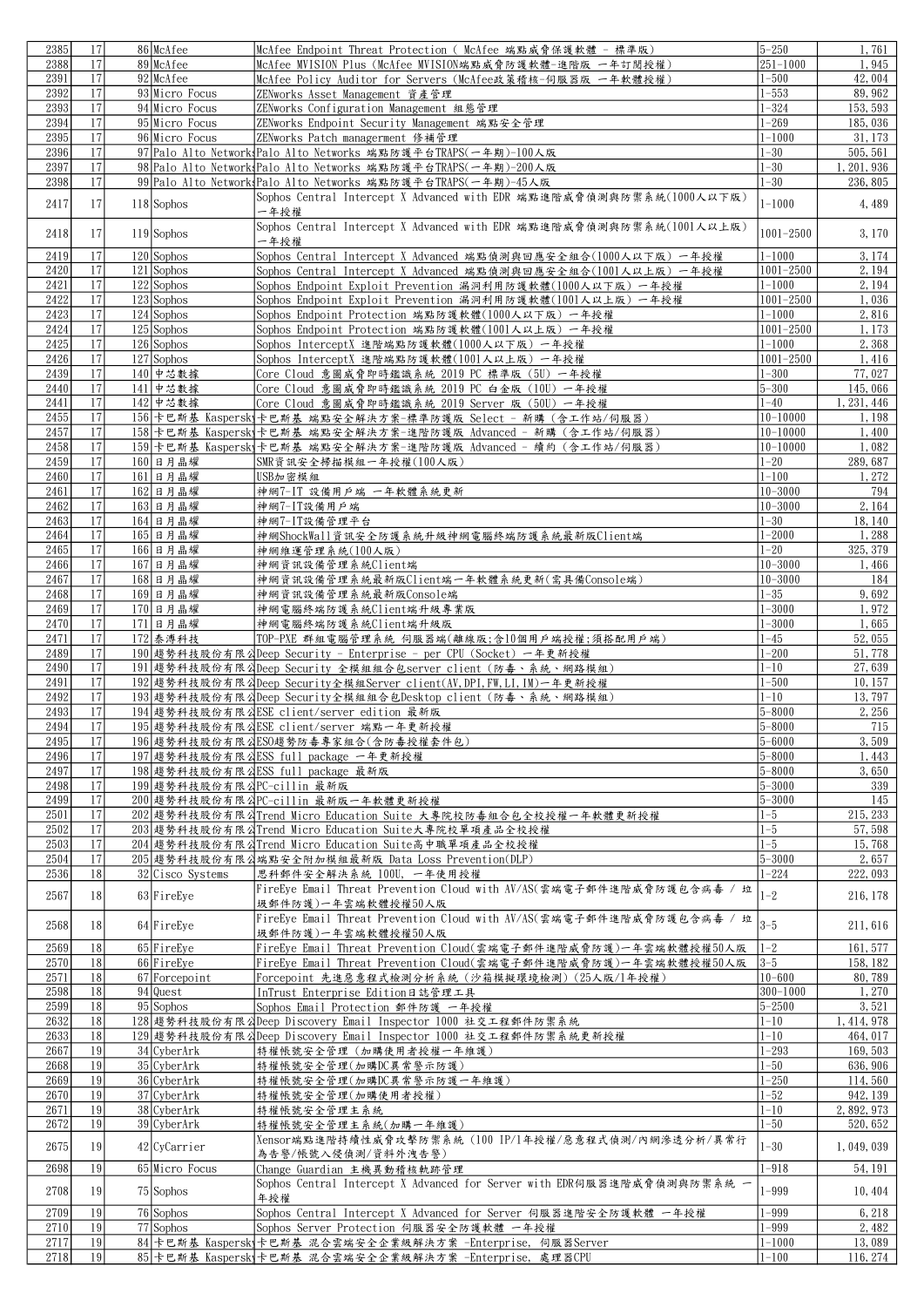| 2719 | 19              |                      | 86 卡巴斯基 Kaspersk」卡巴斯基 混合雲端安全解決方案 - 伺服器Server                               | 10-1000      | 4,798       |
|------|-----------------|----------------------|----------------------------------------------------------------------------|--------------|-------------|
| 2720 | 19              |                      | 87 卡巴斯基 Kaspersk 卡巴斯基 混合雲端安全解決方案 - 處理器CPU                                  | $1 - 100$    | 38,822      |
|      |                 |                      |                                                                            |              |             |
| 2727 | 19              |                      | 94 庫柏資訊軟體股份有4--- 、<br>94 庫柏資訊軟體股份有4--- 、                                   | $4 - 99$     | 63, 397     |
|      |                 |                      | 4core)                                                                     |              |             |
| 2728 | 19              | 95 庫柏資訊軟體股份才         | osAegis 特權存取控管暨防駭系統安全軟體(Per svrcore unit License, 每台SERVER至少需購             | $100 - 1000$ | 45, 152     |
|      |                 |                      | 4core)                                                                     |              |             |
| 2729 | 19              |                      | 96 庫柏資訊軟體股份有osAegis 特權存取控管暨防駭系統安全軟體(Per svrcore unit License)一年維護保固模組      | $4 - 99$     | 11,830      |
| 2730 | 19              |                      | 97 庫柏資訊軟體股份有osAegis 特權存取控管暨防駭系統安全軟體(Per svrcore unit License)一年維護保固模組      | $100 - 1000$ | 8,586       |
| 2731 | 19              |                      | 98 庫柏資訊軟體股份有osAegis 特權存取控管暨防駭系統安全軟體(Per VM unit License)                   | $1 - 16$     | 249, 949    |
|      |                 |                      |                                                                            |              |             |
| 2732 | 19              |                      | 99 庫柏資訊軟體股份有osAegis 特權存取控管暨防駭系統安全軟體(Per VM unit License)                   | $17 - 250$   | 196, 667    |
| 2733 | 19              |                      | 100 庫柏資訊軟體股份有osAegis 特權存取控管暨防駭系統安全軟體(Per VM unit License)一年維護保固模組          | $1 - 16$     | 48, 231     |
| 2734 | 19              |                      | 101 庫柏資訊軟體股份有osAegis 特權存取控管暨防駭系統安全軟體(Per VM unit License)一年維護保固模組          | $17 - 250$   | 36, 970     |
| 2735 | 19              | $102$ 日月晶耀           | SMR網頁管理平台1套                                                                | $1 - 20$     | 488, 372    |
| 2736 | 19              | $103$ 日月晶耀           | SMR表單管理系統1套                                                                | $1 - 20$     | 488, 372    |
|      |                 |                      |                                                                            |              |             |
| 2737 | 19              | $104$ 日月晶耀           | SMR表單管理系統一年更新與維護                                                           | $1 - 20$     | 161, 375    |
| 2786 | 20              | 49 Cisco Systems     | 思科網路可視性與安全分析系統, 三年使用授權                                                     | $1 - 61$     | 758, 291    |
| 2788 | 20              | 51 CyberArk          | 伺服器主機異常警示系統-主系統                                                            | $1 - 2$      | 554, 626    |
| 2789 | 20              | 52 CyberArk          | 伺服器主機異常警示系統-主系統(加購一年維護)                                                    | $1 - 10$     | 99,836      |
| 2790 | $20\,$          | 53 CyberArk          |                                                                            | $1 - 1000$   | 19,869      |
|      |                 |                      | 伺服器主機異常警示系統-受控主機授權                                                         |              |             |
| 2791 | 20              | 54 CyberArk          | 伺服器主機異常警示系統-受控主機授權(加購一年維護)                                                 | $1 - 5000$   | 3,580       |
| 2793 | 20              | 56 CyCarrier         | AIR(AI-bot Response)資通安全威脅偵測管理系統 (100 IP/1年授權/端點告警關聯分析/自動鑑識                | $1 - 25$     | 1,504,044   |
|      |                 |                      | 調查/全球CTI交叉比對/駭侵案情確認/通報應變建議)                                                |              |             |
| 2794 | 20              | 57 CyCarrier         | CyCarrier 資安聯防系統-一年續約授權                                                    | $1 - 80$     | 472, 700    |
|      |                 |                      |                                                                            |              |             |
| 2795 | 20              | $58$ FireEye         | FireEye 專業版 一年續約授權                                                         | $1 - 2$      | 969,666     |
| 2796 | 20              | 59 FireEye           | FireEye 專業版 一年續約授權                                                         | $3 - 5$      | 928, 283    |
| 2797 | 20              | 60 FireEye           | FireEye 標準版 一年續約授權                                                         | $1 - 2$      | 1, 494, 944 |
| 2798 | 20              | $61$ FireEye         | FireEye 標準版 一年續約授權                                                         | $3 - 5$      | 1, 477, 273 |
| 2799 | 20              | 62 Fortinet          | Fortinet 稽核管理系統50台設備一年授權                                                   | $1 - 19$     | 2,588,068   |
|      |                 |                      |                                                                            |              |             |
| 2800 | 20              | 63 Fortinet          | Fortinet 稽核管理系統Windows Agent 50台設備一年授權                                     | $1 - 100$    | 484, 933    |
| 2801 | 20              | 64 Fortinet          | Fortinet 稽核管理系統升級100台設備一年授權                                                | $1 - 15$     | 3, 235, 186 |
|      |                 |                      | McAfee Virtual Advanced Threat Defense Appliance (McAfee 進階威脅防禦虛擬版沙箱 - 8VM |              |             |
| 2813 | 20              | 76 McAfee            | 版 一年訂閱授權)                                                                  | $1 - 20$     | 397, 740    |
| 2832 | 20              | 95 Tenable Inc.      |                                                                            | $1 - 10$     | 404, 448    |
|      |                 |                      | Nessus Agents -512u(單套)                                                    |              |             |
| 2833 | 20              | 96 Tenable Inc.      | Security Center -512 IP(單套)                                                | $1 - 10$     | 1,870,574   |
| 2834 | 20              | 97 Tenable Inc.      | Security Center-512 IP (單套)-次年軟體保固續約                                       | $1 - 10$     | 606, 671    |
| 2835 | 20              | 98 Tenable Inc.      | SecurityCenter Continuous View -512 IP (單套)                                | $1 - 10$     | 2, 446, 914 |
| 2836 | $20\,$          | 99 Tenable Inc.      | SecurityCenter Continuous View -512 IP (單套)-次年軟體保固續約                       | $1 - 10$     | 910,009     |
|      |                 |                      |                                                                            |              |             |
| 2838 | 20              | 101 Tenable Inc.     | TIO-WAS (Tenable.io Web Application Scanning)- 5 url (單套)                  | $1 - 10$     | 242,668     |
| 2856 | 20              |                      | 119 創泓科技股份有限公創泓資安服務包-1Gps DDoS威脅檢測服務(含15天線上檢測及檢測報告)                        | $1 - 10$     | 121, 334    |
| 2857 | 20              |                      | 120 卡巴斯基 Kaspersk 卡巴斯基 系統管理軟體 KSM (含100U Client 授權及管理平台)                   | $1 - 10$     | 120, 607    |
| 2884 | 20              | $147$ 日月晶耀           | SMR GCB組態檢測模組(100人版)                                                       | $1 - 20$     | 201, 213    |
|      | 20              | $148$ 日月晶耀           |                                                                            |              |             |
| 2885 |                 |                      | SMR GCB組態檢測模組(100人版)一年更新保固                                                 | $1 - 20$     | 116, 279    |
| 2886 | $20\,$          | $149$ 日月晶耀           | SMR Patch整合系統(100人版)                                                       | $1 - 20$     | 266, 532    |
| 2887 | $20\,$          | $150$ 日月晶耀           | SMR Patch整合系統(100人版)一年更新保固                                                 | $1 - 20$     | 166, 835    |
| 2888 | 20              | $151$ 日月晶耀           | SMR資訊安全風險管理平台(5人版)                                                         | $1 - 20$     | 480, 283    |
| 2889 | 20              | $152$  日月晶耀          | SMR資訊安全風險管理平台(5人版)一年更新與維護                                                  | $1 - 20$     | 128, 946    |
|      |                 |                      |                                                                            |              |             |
| 2890 | 20              | $153$ 日月晶耀           | SMR資訊服務管理平台(單次最低購買數量:30人)一年更新保固                                            | $ 30 - 1000$ | 627         |
| 2949 | 21              | 38 Micro Focus       | iPrint 印表安全管理                                                              | $1 - 201$    | 246, 556    |
| 2954 | 21              |                      | 43 OPSWAT Metadefend OPSWAT MetaDefende 基礎版中控模組                            | $1 - 99$     | 181, 992    |
| 2955 | 21              |                      | 44 OPSWAT Metadefend OPSWAT MetaDefende 進階版中控模組                            | $1 - 99$     | 363, 994    |
| 2956 | 21              |                      | 45 OPSWAT Metadefend OPSWAT MetaDefender Kiosk 檔案安檢站                       | $1 - 99$     | 131, 436    |
|      |                 |                      |                                                                            |              |             |
| 2957 | 21              |                      | 46 OPSWAT Metadefend OPSWAT Metadefender 二十防毒套裝                            | $1 - 19$     | 2, 523, 751 |
| 2958 | 21              |                      | 47 OPSWAT Metadefend OPSWAT Metadefender 全面防護套裝                            | $1 - 8$      | 5, 993, 923 |
| 2959 | $21\,$          |                      | 48 OPSWAT Metadefend OPSWAT Metadefender 八防毒套裝                             | $1 - 99$     | 315, 460    |
| 2960 | 21              |                      | 49 OPSWAT Metadefend OPSWAT Metadefender 十二防毒套裝                            | $1 - 78$     | 630, 930    |
| 2961 | 21              |                      | 50 OPSWAT Metadefend OPSWAT Metadefender 十六防毒套装                            | $1 - 31$     | 1, 577, 341 |
|      |                 |                      |                                                                            |              |             |
| 2962 | 21              |                      | 51 OPSWAT Metadefend OPSWAT Metadefender 單選高階防毒引擎                          | $1 - 99$     | 473, 195    |
| 2963 | 21              |                      | 52 OPSWAT Metadefend OPSWAT Metadefender 文件浄化引擎                            | $1 - 65$     | 758, 332    |
| 2964 | 21              |                      | 53 OPSWAT Metadefend OPSWAT Metadefender 防毒掃描碟軟體進階版                        | $1 - 99$     | 315, 460    |
|      |                 |                      | OPSWAT Metadefender 電子郵件連接器 / ICAP (Web) 流量連接器 / 檔案上傳共享連接器 (三選             |              |             |
| 2965 | 21              | 54 OPSWAT Metadefend |                                                                            | $1 - 99$     | 254, 287    |
|      |                 |                      |                                                                            |              |             |
| 2966 | 21              | $55$ Quest           | Change Auditor for SQL Server稽核模組                                          | 1000-3000    | 394         |
| 2967 | 21              | $56$ Quest           | Change Auditor for Windows File Servers稽核模組                                | 500-1000     | 777         |
| 2968 | 21              | $57$ Quest           | Change Auditor Suite稽核全功能組合包                                               | 100-1000     | 3, 347      |
| 2974 | 21              | $63$ Sophos          | Sophos Safeguard 資料加密 一年授權                                                 | $1 - 2500$   | 2,892       |
|      |                 |                      |                                                                            |              |             |
| 2999 | 21              |                      | 88 卡巴斯基 Kaspersk 卡巴斯基 储存安全解決方案-單一設備授權 KSS                                  | $1 - 60$     | 64,636      |
| 3029 | 22              | 10 CyCarrier         | CyberTotal資安資訊分享與分析系統 (600次/1年/國內外資安威脅情資查詢及訂閱/ STIX 格式與                    | $1 - 55$     | 695, 147    |
|      |                 |                      | TAXII 協定/可擴充 API)                                                          |              |             |
|      |                 |                      | FireEve Threat Prevention Central Managemen (集中管控平台)一年虚擬主機資安控管軟體授權         |              |             |
| 3031 | 22              | 12 FireEye           | 版                                                                          | $1 - 2$      | 667, 139    |
|      |                 |                      |                                                                            |              |             |
| 3032 | 22              | $13$ FireEye         | FireEye Threat Prevention Central Managemen (集中管控平台)一年虛擬主機資安控管軟體授權         | $3-5$        | 653, 838    |
|      |                 |                      | 版                                                                          |              |             |
| 3033 | 22              | 14 Fortinet          | Fortinet 廣域網路負載平衡系統 1CPU (依照CPU數量授權方式出貨)                                   | $1 - 100$    | 291, 102    |
| 3034 | $\overline{22}$ | 15 Fortinet          | Fortinet 廣域網路負載平衡系統 1Gbps                                                  | $1 - 100$    | 282, 103    |
|      |                 |                      |                                                                            |              |             |
| 3035 | 22              | 16 Fortinet          | Fortinet 廣域網路負載平衡系統 1Gbps 一年續約授權                                           | $1 - 100$    | 96, 967     |
| 3036 | 22              | 17 Fortinet          | Fortinet 廣域網路負載平衡系統 頻寬升級 1Gbps                                             | $1 - 100$    | 161, 678    |
| 3040 | 22              | 21 Micro Focus       | ArcSight ESM Standard Edition 100 EPS/5GB 事件關聯紀錄管理套件組                      | $1 - 25$     | 1, 936, 265 |
|      |                 |                      | ArcSight ESM Standard Edition 100 EPS/5GB 事件關聯紀錄管理套件組 一年軟體升級及更新授           |              |             |
| 3041 | 22              | 22 Micro Focus       |                                                                            | $1 - 95$     | 522, 777    |
|      |                 |                      | 權                                                                          |              |             |
| 3042 | 22              | 23 Micro Focus       | Arcsight Logger Standard Edition 100 EPS/5GB 通用日誌管理系統(適用每日5GB日誌資料量)        | $1 - 111$    | 445, 717    |
|      |                 |                      | ArcSight Logger Standard Edition 100 EPS/5GB 通用日誌管理系統(適用每日5GB日誌資料量)        |              |             |
| 3043 | 22              | 24 Micro Focus       | 一年軟體升級及更新授權                                                                | $1 - 413$    | 120, 330    |
|      | 22              | 25 Micro Focus       | Fortify SCA静態程式碼分析工具 一年軟體升級及更新授權                                           | $1 - 113$    | 438, 428    |
| 3044 |                 |                      |                                                                            |              |             |